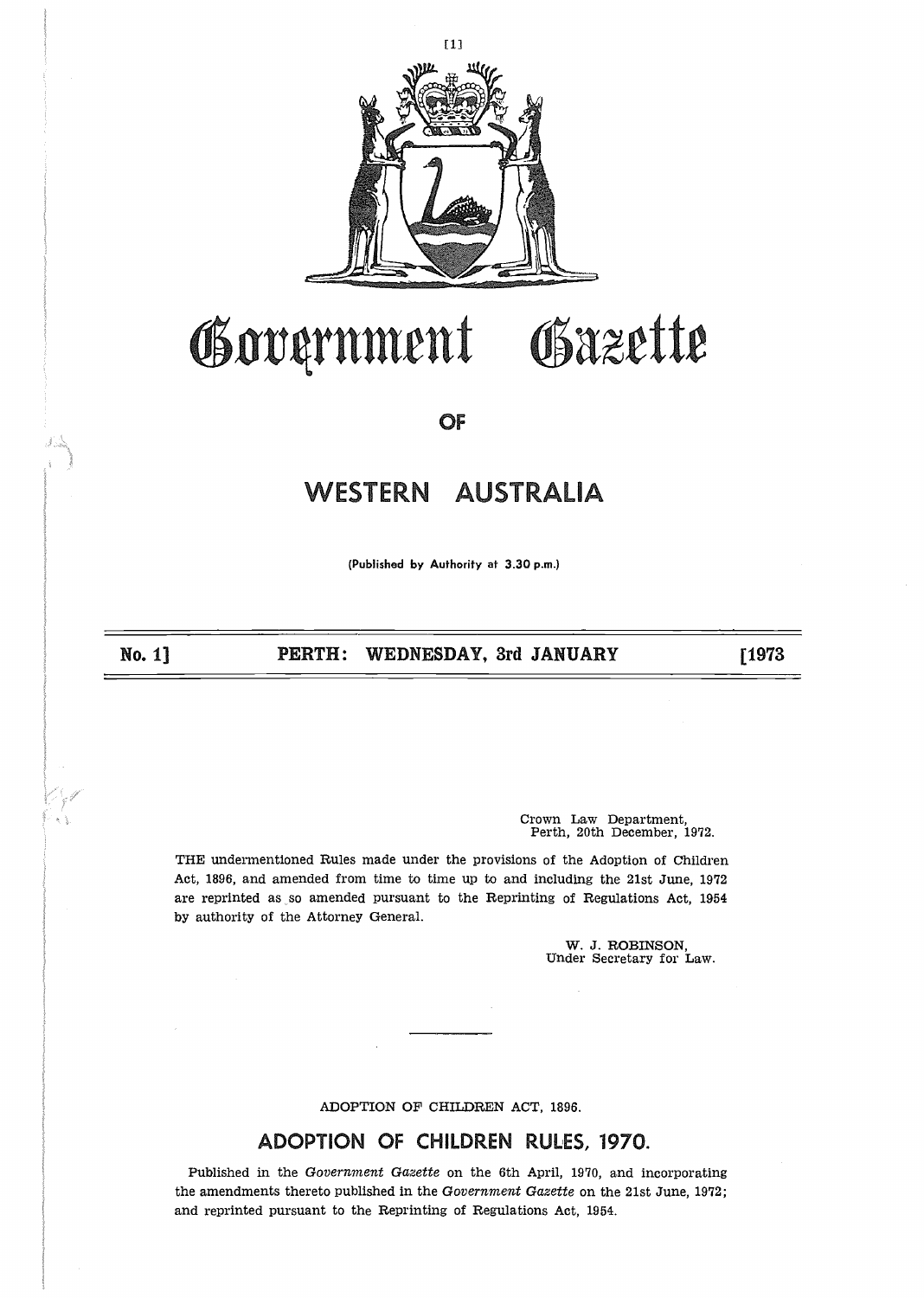Reprinted pursuant to the Reprinting of Regulations Act, 1954 by authority of<br>the Attorney General, dated 20th General, dated 20th December, 1972.

#### ADOPTION OF CHILDREN ACT, 1896.

## ADOPTION OF CHILDREN RULES, 1970.

Citation.

1. These rules may be cited as the Adoption of Children Rules, 1970.

Application.

2 . These rules apply to all applications for an order of adoption made on or after the date on which the Adoption of Children Act Amendment Act, 1964 comes into operation and to all matters and proceedings in respect of or incidental to such applications.

Application 3. The Rules of the Supreme Court for the time being in force and<br>of Supreme the general practice of the Court including the course of practice and<br>procedure in Chambers apply, so far as may be practicable, to and proceedings to which these rules apply, but only to the extent that the Act of these rules do not otherwise provide.

4 . A Judge may, by order, dispense with any requirement of these

Judge may dispense with requirement of rules.

rules .

Interpretation . Amended by G.G. 21/6/72, p . 2000 . 5. In these rules unless the contrary intention appears-

"Act" means the Adoption of Children Act, 1896;

"adoption" means adoption of a child pursuant to section 3;

"applicant" means a person seeking an order of adoption;

"application" means an application for an order of adoption;

"consent" means a consent to adoption required pursuant to the Act;

ine means file in the Central Office of the Supreme Court and inflections of the word "file" have a corresponding meaning;

"Registrar" has the same meaning as it has in the Supreme Court Act, 1935 ;

"rule" means one of these rules;

"section" means a section of the Act;

"Schedule" means a schedule to these rules.

Form Schedules.

6 . (1) Where a provision of the Act or of these rules is specified in the first column of the First Schedule, the form set out in the Second Schedule of which the number is specified in the third column of the First Schedule, opposite that provision, is prescribed as the form to be used for the purposes of that provision, in relation to the matter or thing described opposite that provision in the second column of the First Schedule.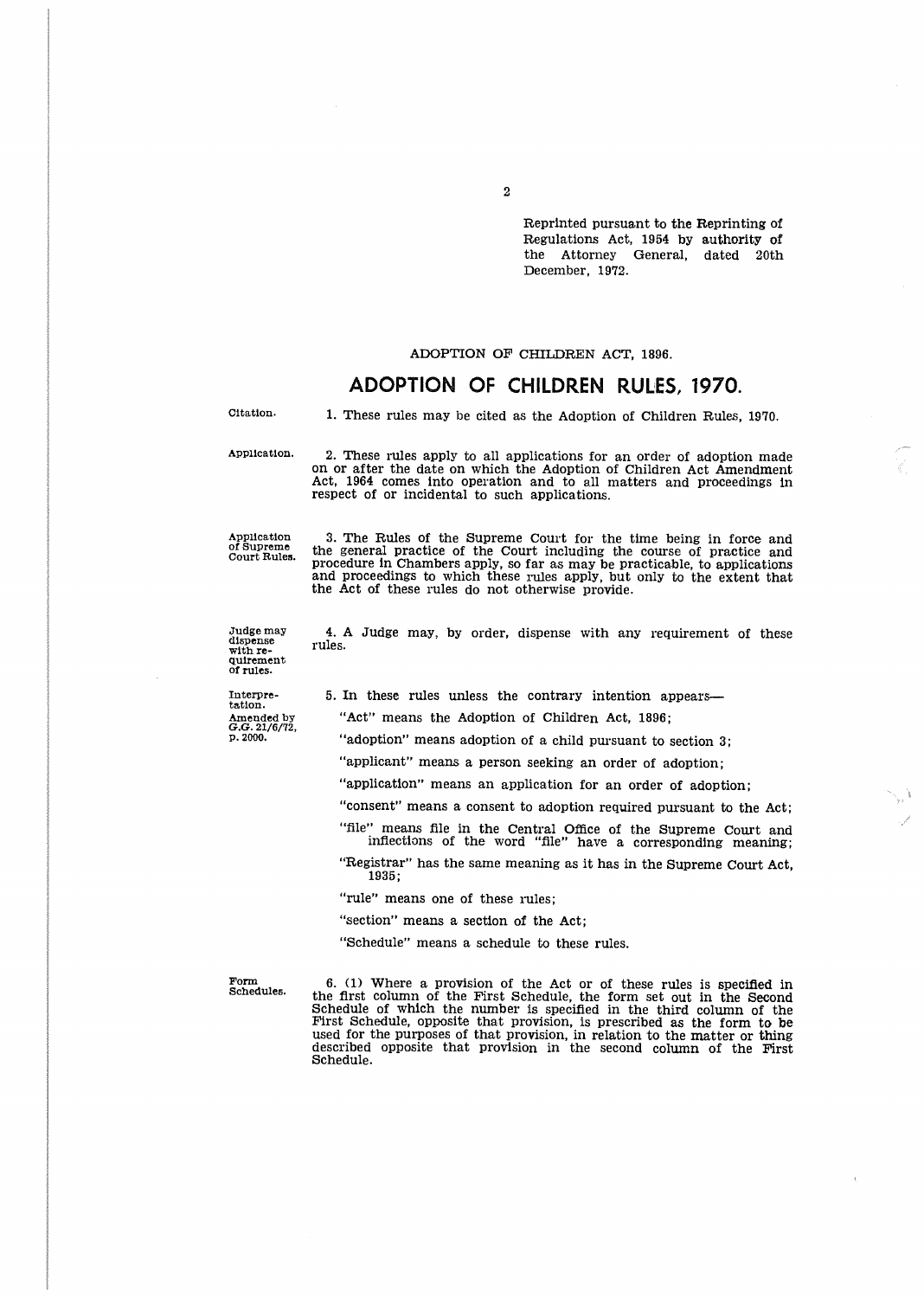(2) Where a form is used under these rules the particulars and matters referred to on the form shall be completed to the extent that they apply in the case in which the form is used.

7. An instrument of consent and any revocation of it may be attested by one of the following persons-

- (a) in a State or Territory of the Commonwealth, a practising barrister or solicitor of the Supreme Court of the State or Territory or of the High Court of Australia, a justice of the peace or commissioner for declarations for that State or Terri-tory, a commissioner of the Supreme Court for that State or Territory for taking affidavits, a commissioner of the High Court of Australia, a postmaster, a classified officer in the public ser-<br>vice of that State or Territory, or a member of any House of<br>Parliament of the State or Territory or of the Commonwealth; or
- (b) in a country outside the Commonwealth and Territories of the Commonwealth, an Australian diplomatic officer or Australian consular officer, or a judge, a magistrate, justice of the peace, or notary public of that country.

8. A person who gives a consent under section  $4A$  shall complete an Person diginal and one conv of a form of consenting have the original attacted consenting. original and one copy of a form of consent, have the original attested, consenting.<br>and fill in particulars of attestation on the copy and, as soon as practicable thereafter, shall deliver the original, or cause it to be delivered, to the Director with any certificate given pursuant to subsection (2) of section 4F but the person who gives the consent shall retain the copy for use if he later wishes to revoke the consent in accordance with the Act.

9 . The Director shall acknowledge the receipt of every document he receives pursuant to rule 8, subsection  $(2)$  or section  $4D$ , and section  $22$ .

In. An application for an order to dispense with a consent or consentation and pursuant to section 4G shall be accompanied by an affidavit sworn by a person or persons from his or their own knowledge as to particulars of any of the matters that are referred to in paragraphs (a) to (e) of subsection (1) of that section and that are grounds for the application, and, unless the Judge otherwise orders, a copy of the application and the affidavit or affidavits shall be served on each person whose consent i sought to be dispensed with. Application<br>pursuant<br>to s. 4G. Substituted

11 . When, pursuant to section 5B, a person notifies the Director of an Particulars intended application the person or his solicitor shall deliver to the Director an instrument in writing containing all particulars known to the person or solicitor relating to the natural parents or guardian of the child the subject of the application and to the whereabouts of the child since birth.

12. When, pursuant to section 5B, the Director receives notice of an Director to intended application, he shall acknowledge it to the applicant or his solicitor stating whether or not the Director has received and holds, in respect of the child the subject of the application, a consent or consents, any certificate given pursuant to subsection (2) of section 4F or to section 22, and any revocation of such a consent.

13. (1) The following documents shall be filed with an application-

(a) an affidavit sworn by each applicant including in the affidavit-

(i) full name, full address, occupation, and date and place of birth of the deponent;

by **G.G.**<br>21/6/72, p. 2000

with s. 5B<br>notice.

notify<br>applicant<br>or solic-<br>itor re consents.

Documents to be filed with application . Amended by G.G . 21/6/72, p .p . 2000- 2002 .

Director to acknowledge receipt of certain documents .

Attestation of consents and revocations.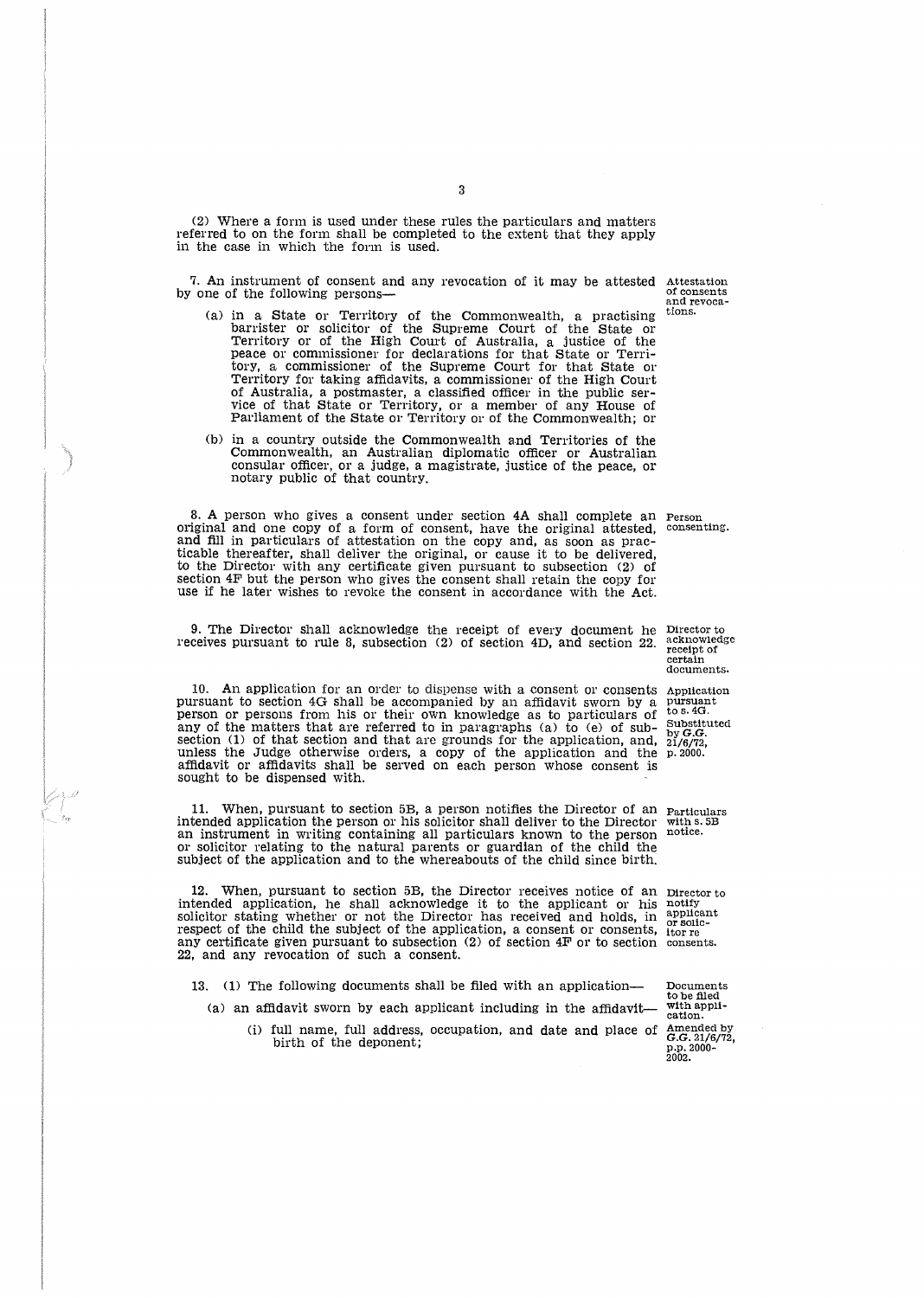- (ii) marital status of the deponent, and if married, full name, address and occupation of spouse of the deponent;
- (iii) if known, the whereabouts of the child since birth;
- (iv) full particulars of the facts on which the applicant relies to establish that the applicant was resident or domiciled in the State as required by section 5A and where, not being so domiciled, his application is based only on being so resident, including in those particulars a statement as to-
	- (I) where he has been ordinarily resident for the last three years;
	- (II) where he intends to reside in the future; and
	- (III) what is his domicile ;
- (v) whether the deponent has ever been convicted of any offence and, if so, details of each; and
- (vi) any particulars known to the applicant relating to the assets, liabilities, and financial standing of any parent (whether natural or adoptive) of the child and any kindred of the parent ;
- (b) an affidavit by the mother of the child deposing to the date and place of birth of the child and his name and parentage:
- (c) if a. person who has given a consent pursuant to section 4A Is a natural parent of the child and is under the age of eighteen years, an affidavit sworn by a parent, guardian or near relative of the person who has given the consent, or if, for reasons to be stated, an affidavit cannot be obtained from a parent, guardian, or near relative an affidavit sworn by a responsible and competent person after interviewing the person who has given the consent, including in the affidavit sworn by a parent, guardian or near relative-
	- (I) full name, full address, occupation, and date and place of birth of the deponent;
	- (ii) status of the deponent in respect of the person giving the consent;
	- (iii) if known, the whereabouts of the child since birth;
	- (iv) whether the deponent agrees to an order of adoption being made in respect of any applicant or in respect of a particular applicant;
	- (v) whether or not the deponent understands that the effect of an order of adoption in favour of the applicant is to permanently deprive the person giving the consent of any rights in the child; and
	- (vi) whether the effect of an order of adoption in favour of the applicant has been explained to the person giving the consent and whether that person appeared to understand it:

and including in the affidavit by a responsible and competent person the matters referred to in subparagraphs (v) and (vi) of this paragraph ;

(d) if an instrument of consent was signed by the mother of the child within seven days after the birth of the child and there is not a certificate pursuant to subsection (2) of section 4F, an affidavit sworn by a person of his own knowledge that at the time the instrument was signed, the mother was in a fit condition to give the consent;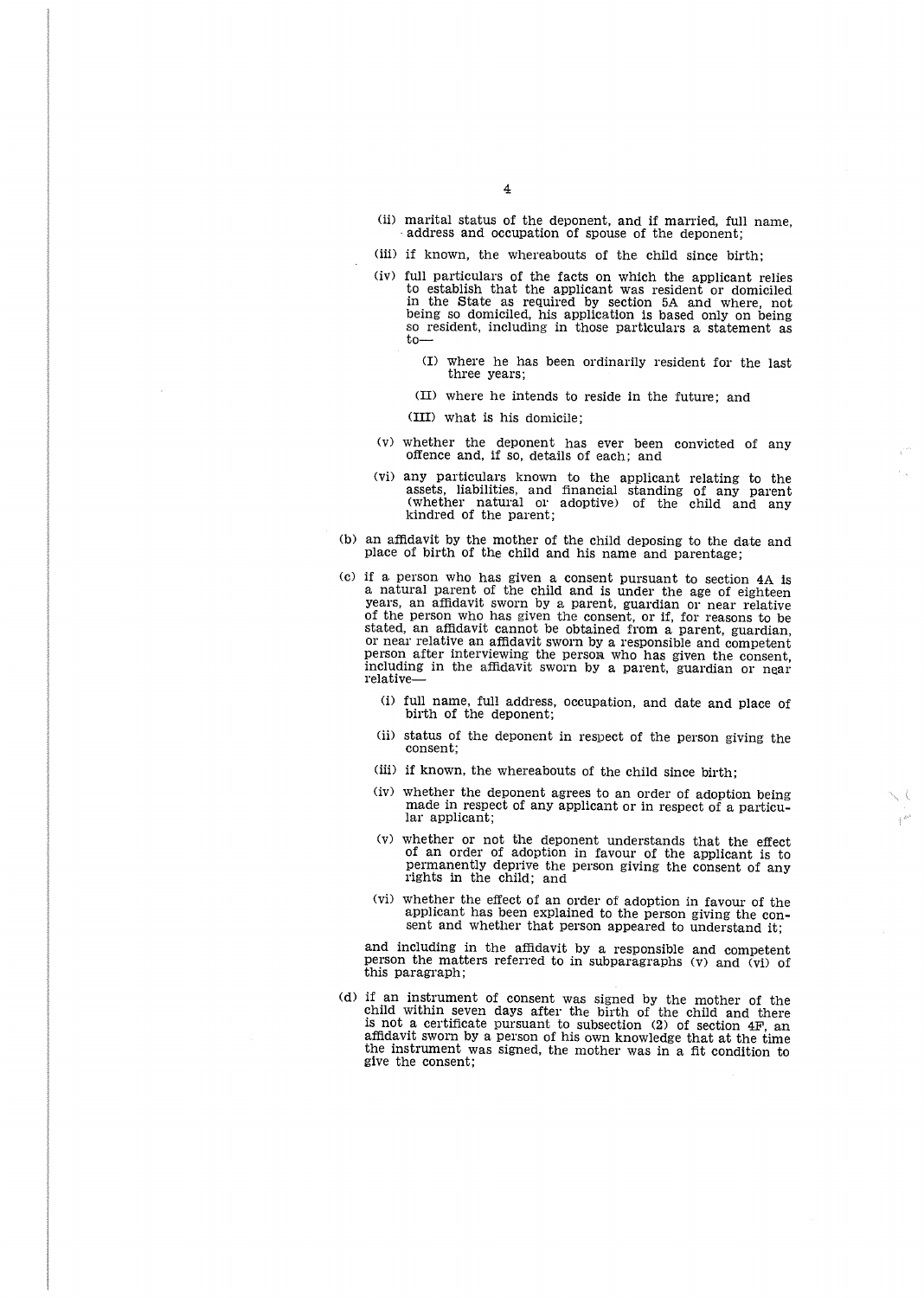- (e) an affidavit sworn by a person to identify the child the subject of any consent as the child the subject of the application and including in the affidavit, if known, the whereabouts of the child since birth:
- (f) if the whereabouts of the child since birth are unknown to any of the deponents referred to in paragraphs (a), (c), and (e) of this rule, an affidavit or affidavits sworn by some other person or persons as to the whereabouts of the child since birth; and
- (g) where the place of domicile of an applicant is in a country outside the Commonwealth or its Territories, an instrument in writing from an Authority in that other country or an instrument in writing signed by a duly accredited representative in the Commonwealth of that other country and stating that the laws of the place of domicile of the applicant confer on an adopted child the same or equal status to that of an adopted child within the State.

(2) The following documents shall be produced to the Judge before<br>he makes an order of adoption—

- (a) the birth certificate of the child; and
- (b) if the applicant is married, his marriage certificate.

13A. Where, pursuant to paragraph (8c) of subsection (1) of section 5, the Director furnishes to the Judge the opinion of the Director that<br>an applicant is not a proper person to be an adopting parent— Unfavourable opinion of the Director .

- (a) the Director shall thereupon serve a notice in writing to that Added by<br>effect on the applicant; and  $G.G. 21/6/72$ ,<br>p. 2002.
- (b) the applicant, after receiving the notice, shall, if he wishes to proceed with his application, file an affidavit sworn by himself, and amuavity sworn by other persons relating to particulars of any of the matters that are referred to in paragraphs (a) to (1) of subsection (2) of section 5 and that are within his or their own knowledge, as the case may be.

14. Upon filing an application the applicant or his solicitor shall serve Copy of on the Director a copy of the application.

15 . Upon receiving a copy of an application the Director shall file Director the original of every document relevant to the application that he has received pursuant to rule 8, subsection (2) of section 4D, and subsection (2) of section 4F and advise the applicant or his solicitor that he has so filed.

16 . Before making a report to the judge pursuant to paragraph (8b) of subsection (1) of section 5, a responsible officer of the Department for Community Welfare of the State shall obtain a written police report on the applicant.

application to Director .

to file documents. Amended<br>by G.G.<br>21/6/72,<br>p. 2002.

Police re-port and report of responsible officer . Amended by G.G. 21/6/72, p .2002.

17. [Deleted by G.G. 21/6/72, p. 2002.]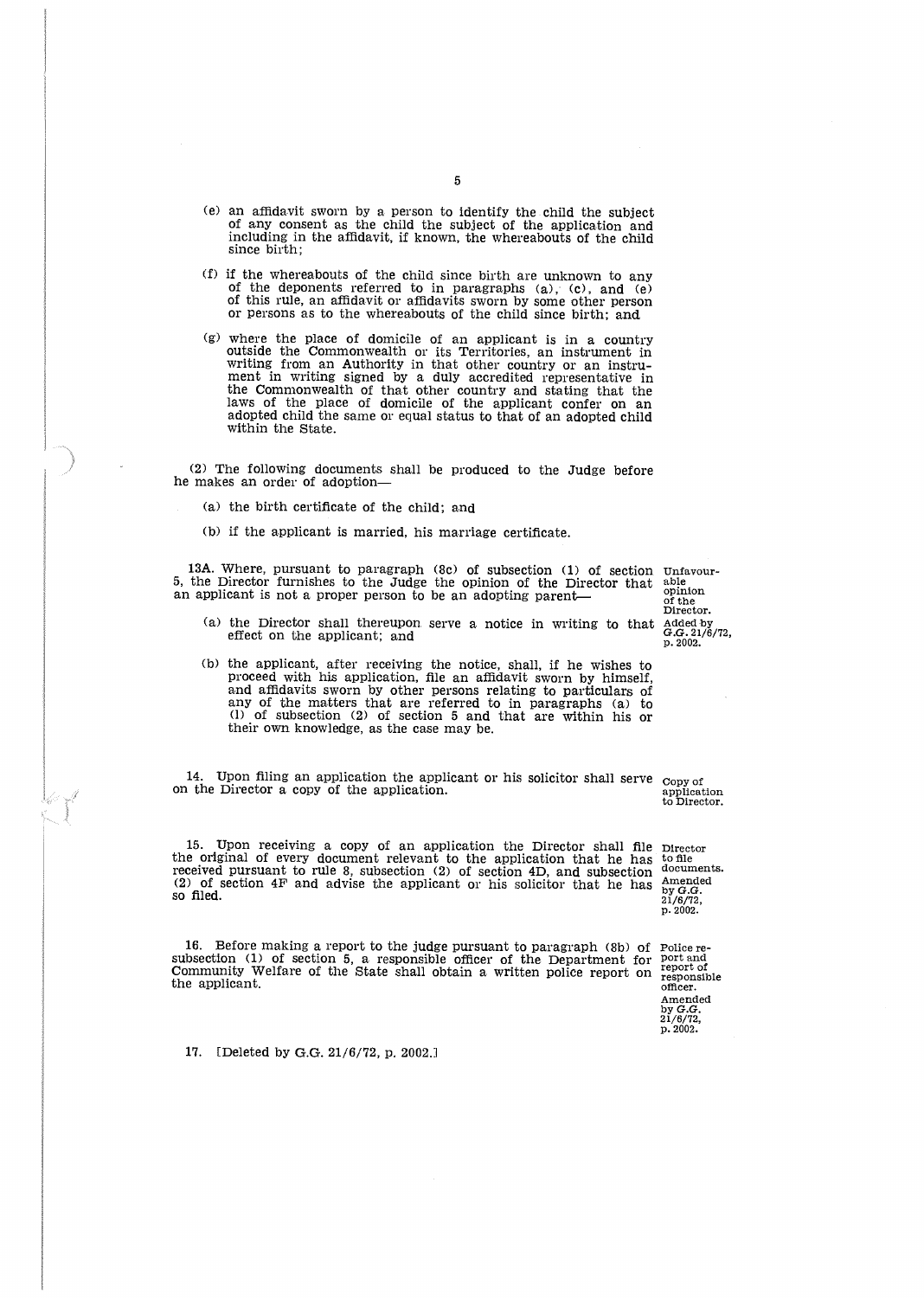| Register.                                                                               | 18. The Registrar shall keep a register of applications for orders of<br>adoption and applications to vary, reverse, or discharge such orders and<br>of orders made on those applications.                                                                                                                           |
|-----------------------------------------------------------------------------------------|----------------------------------------------------------------------------------------------------------------------------------------------------------------------------------------------------------------------------------------------------------------------------------------------------------------------|
| Notice of<br>order.                                                                     | 19. Where a Judge makes an order of adoption or an order varying,<br>reversing, or discharging an order of adoption the Registrar shall deliver<br>a copy of the order to the Director and to the applicant or his solicitor.                                                                                        |
| Notice of<br>no order.                                                                  | 20. Where on an application for an order of adoption or an applica-<br>tion for variation, reversal, or discharge of an order of adoption, the<br>Judge does not make an order the Registrar shall so advise the Director<br>and the applicant.                                                                      |
| Certified<br>copy of<br>consent.                                                        | Where a consent is filed with an application and an order is not<br>21.<br>made on the application a certified copy of the consent may, in any<br>future application in respect of the child the subject of the consent, be<br>admitted as evidence of the consent.                                                  |
| Copy of<br>application<br>for varia-<br>tion of<br>guardianship<br>to Director.         | Where during any period when the Director is, pursuant to the<br>22.<br>Act, guardian of a child another person files an application for variation<br>of the guardianship he shall thereupon serve a copy of the application<br>on the Director.                                                                     |
| Application<br>pursuant<br>to s. 9.<br>Substituted<br>by G.G.<br>21/6/72,<br>p. 2002.   | An application for the discharge of an order of adoption pursuant<br>23.<br>to section 9 shall be accompanied by an affidavit setting out the grounds<br>for the application and a copy of the application and the affidavit shall<br>be served on such persons as the Judge directs.                                |
| Responsible<br>and                                                                      | The Director shall, from time to time, give to the Registrar a list<br>24.<br>of the names of officers of the Department for Community Welfare—                                                                                                                                                                      |
| authorised<br>officers.<br>Substituted<br>by G.G.                                       | (a) who are responsible officers for the purposes of paragraph (8b)<br>of subsection $(1)$ of section 5; and                                                                                                                                                                                                         |
| 21/6/72,<br>p. 2002.                                                                    | (b) who are authorised to accept service of a revocation of consent<br>under subsection $(2)$ of section $4D$ .                                                                                                                                                                                                      |
| Application<br>pursuant<br>to s. $4H(10)$ .<br>Added by<br>$G.G. 21/6/72$ ,<br>p. 2002. | 24A. An application for an order for the custody and control of a<br>child pursuant to subsection (10) of section 4H shall be accompanied<br>by an affidavit setting out the grounds for the application and a copy of<br>the application and the affidavit shall be served on such persons as the<br>Judge directs. |
| Documents<br>in sealed<br>envelope.                                                     | 25.<br>If, pursant to the Act or the rules a document is required to be<br>filed or to be delivered to or by, or served on, the Director, the Registrar,<br>or Registrar General, the document shall be placed in a sealed envelope<br>for that purpose.                                                             |
| Scale of<br>fees.                                                                       | 26. A court fee of \$5.00 is payable on the filing of an application for<br>an order of adoption and an application for variation, reversal or dis-<br>charge of an order of adoption, and no further court fee is payable in<br>respect of the application or of any order made on it.                              |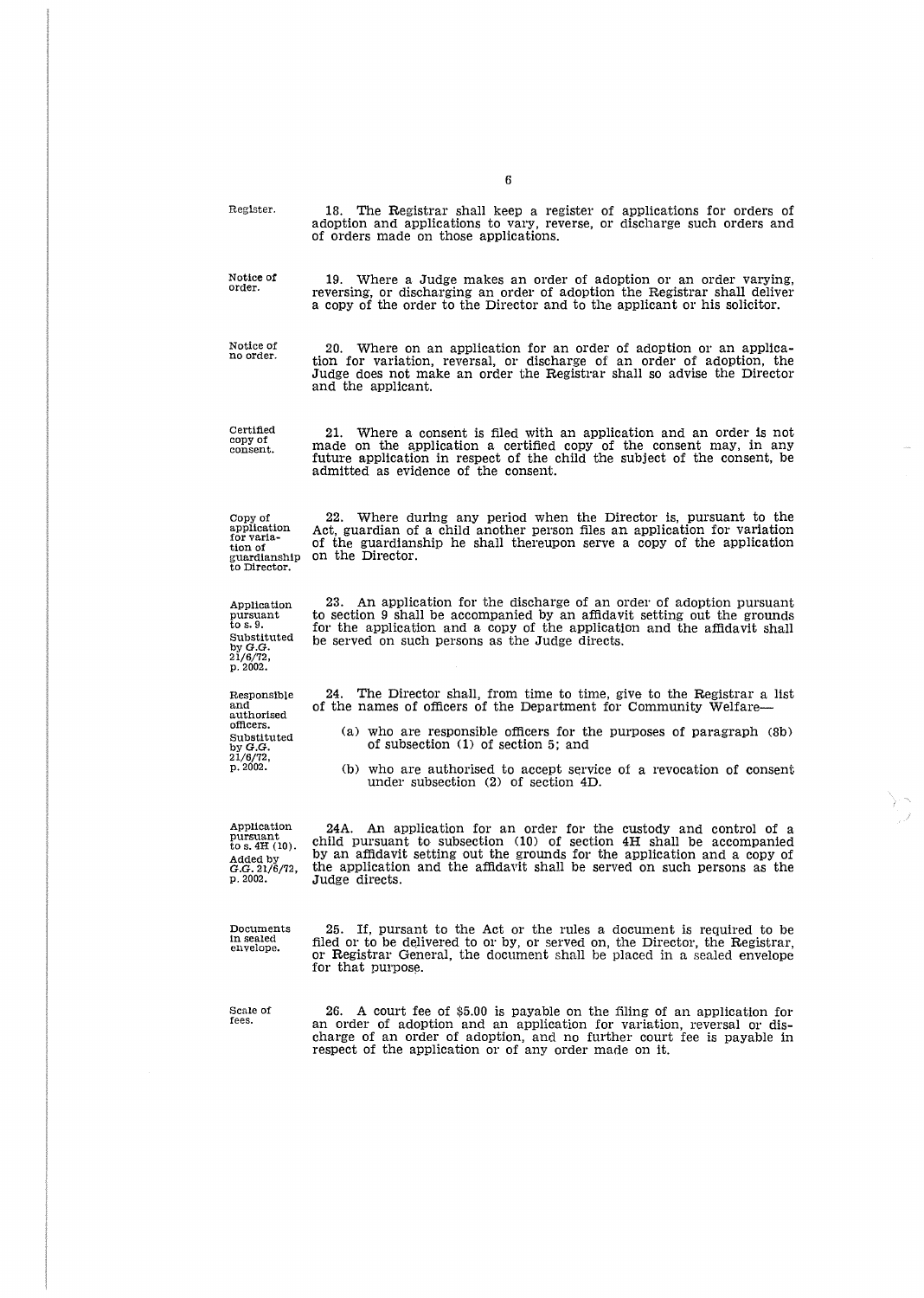## FIRST SCHEDULE LIST OF FORMS

First Sehedule Substituted by G .G. 21/0/72, p. 2003 .

### Provision of Adoption Number of Form of Children Act or rules Description of Form in Second under it for which Schedule Form prescribed  $\mathbf{1}$ Ss. 22, 23 Request for permission to transfer possession, custody, and control of a child . . . . . . . . S. 23 .... .... .... Permission of Director to transfer possession,<br>custody, and control of a child .... .... ..... 2 Ss. 4A, 4B (1), 4B (2), Consent to Adoption of Child, including on it the 4D form of Revocation and the same state of the series of the series of the series of the series of the series S.  $4G (1)$  and  $(2)$  .... Application to Dispense with Consent(s) .... ... 4 S. 4H (5)  $\ldots$   $\ldots$  Notice pursuant to section 4H (5)  $\ldots$   $\ldots$ S. 4H (10)  $\ldots$  Application for an order for the custody and con-<br>trol of a child  $\ldots$   $\ldots$   $\ldots$   $\ldots$ trol of a child . . . . . . . . . . . . 6 S. 5(1), (8e) ... ... The Director's opinion of Applicant(s) .... .... 7<br>
S. 5(1), (4) .... ... Consent by a child to his adoption .... .... 8<br>
S. 4F(2) .... ... Certificate of fitness of mother of child to consent S.  $5(1)$ ,  $(8c)$  .... .... The Director's opinion of Applicant $(s)$  .... .... 7 S. 4F (2) .... .... Certificate of fitness of mother of child to consent<br>to adoption .... .... .... .... .... . . . . . . . . . .. . 9 to adoption 10 Rule 9  $\ddotsc$ Receipt of certain documents by Director  $\ddotsc$  $\cdots$ S. 5B, rule 11  $\mathcal{L}_{\text{max}}$ Notice to the Director of the Department for Community Welfare of intention to apply for adoption order . . . . . . . . . . . . . . . . . . . . 11

Rule 12 Acknowledgment of notice of intended application 12 S. 22 .... .... Certificate by a legally qualified medical practi-<br>tioner as to health of child to be adopted .... 13 8.3 .... .... .... Application for adoption .... .... .... .... 14 S. 3 .... .... .... Order of adoption of a child .... .... .... 15 S. 4H (1) (e), rule 22.... Application for variation of guardianship .... 16 S. 9 .... .... .... Application for discharge of an order of adoption 17 S. 9 .... .... .... Discharge of Adoption Order .... .... .... 18 S. 2 (Definition of Memorandum of Order .... .... .... .... 19

memorandum)

## FIRST COLUMN SECOND COLUMN

THIRD COLUMN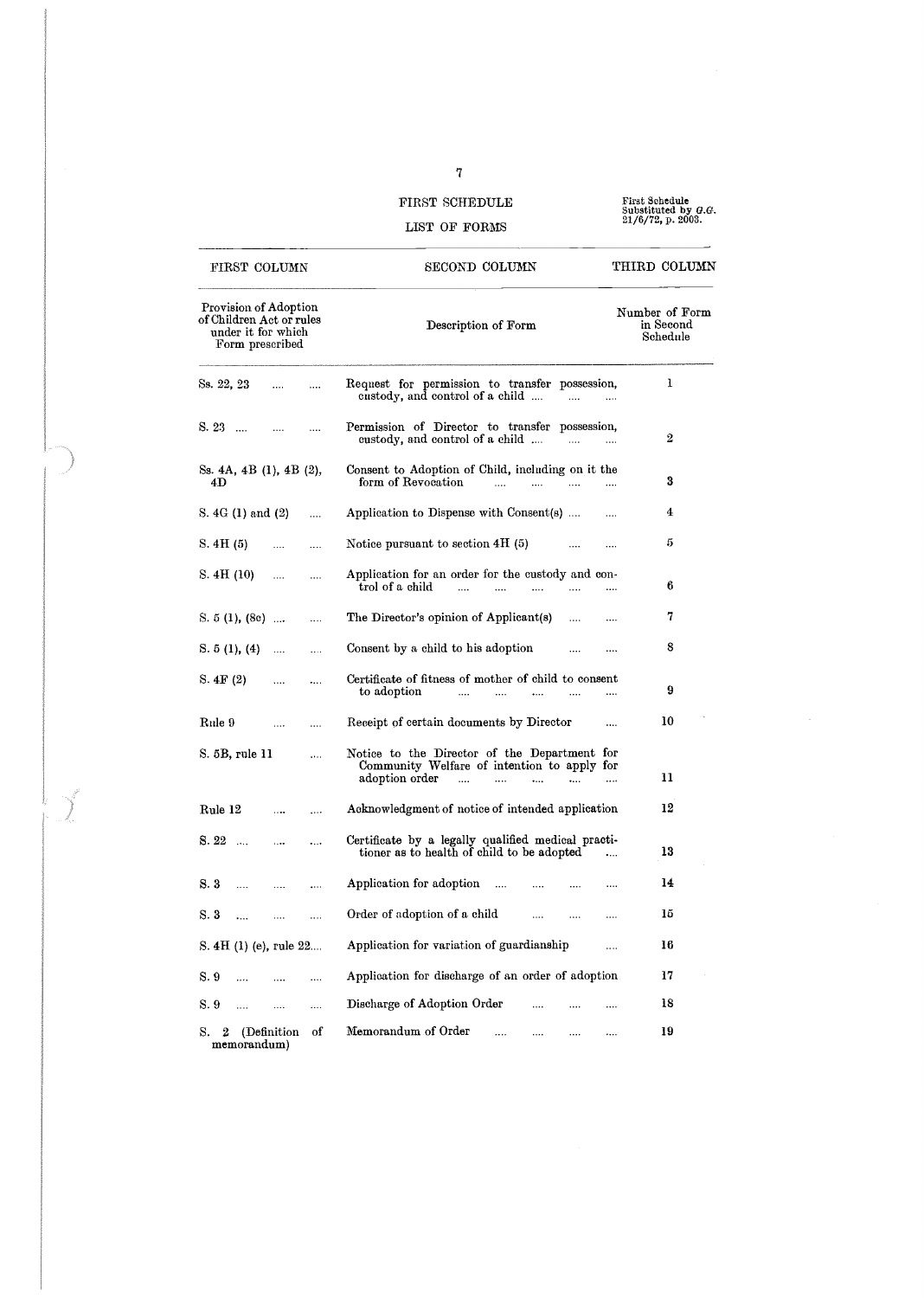## $\rm SECOND$   $\rm SCHEDULE$

#### FORMS

## Amended by G.G. 21/6/72, pp. 2004- 19 .

## Form 1 Adoption of Children Act, 1896

REQUEST FOR PERMISSION TO TRANSFER POSSESSION, CUSTODY, AND CONTROL OF A CHILD

| 1. PARTICULARS OF<br><b>PERSON/S</b><br>REQUESTING.                                 |                         |                                                                            |                                                                 |
|-------------------------------------------------------------------------------------|-------------------------|----------------------------------------------------------------------------|-----------------------------------------------------------------|
| (a) Full name/s.                                                                    | I/We                    |                                                                            |                                                                 |
| (b) Full address/es.                                                                | οf                      |                                                                            |                                                                 |
| (c) Occupation/s.                                                                   | Welfare for the         |                                                                            | request the written permission of the Director of Community     |
| 2. PARTICULARS OF<br>CHILD.                                                         |                         | transfer of the possession, custody, and control of                        |                                                                 |
| $(a)$ Sex.                                                                          | a                       | child                                                                      |                                                                 |
| (b) Name of child, or if<br>unnamed, state so.                                      | named/unnamed           |                                                                            |                                                                 |
| (c) Date of birth.                                                                  | born on the             |                                                                            |                                                                 |
| (d) Place and State, Terri-<br>tory or Country of<br>birth.                         | at                      |                                                                            |                                                                 |
| (e) Status in relation to<br>the child.                                             |                         | of which I/We am/are the                                                   |                                                                 |
| 3. PARTICULARS OF<br>OTHER PERSONS.                                                 |                         |                                                                            |                                                                 |
| (a) Full name/s.                                                                    | to                      |                                                                            |                                                                 |
| (b) Full address/es.                                                                | of                      |                                                                            |                                                                 |
| (c) Occupation/s.                                                                   |                         |                                                                            |                                                                 |
|                                                                                     |                         |                                                                            | with a view to the adoption of the child by that/those persons. |
| 4. MEDICAL<br>CERTIFICATE.                                                          | A certificate signed by |                                                                            |                                                                 |
| (a) Name<br>of<br>medical<br>practitioner.<br>(b) Cross out what does<br>not apply. |                         | a legally qualified medical practitioner<br>Director/is attached herewith. | nominated by the Director has/has not been given to the         |
| 5. SIGNATURE OF<br>PERSON/S<br>REQUESTING.                                          | Signed by:              |                                                                            |                                                                 |
| (a) Place of signing.                                                               | at                      |                                                                            |                                                                 |
| (b) Date of signing.                                                                | on the                  |                                                                            | day of                                                          |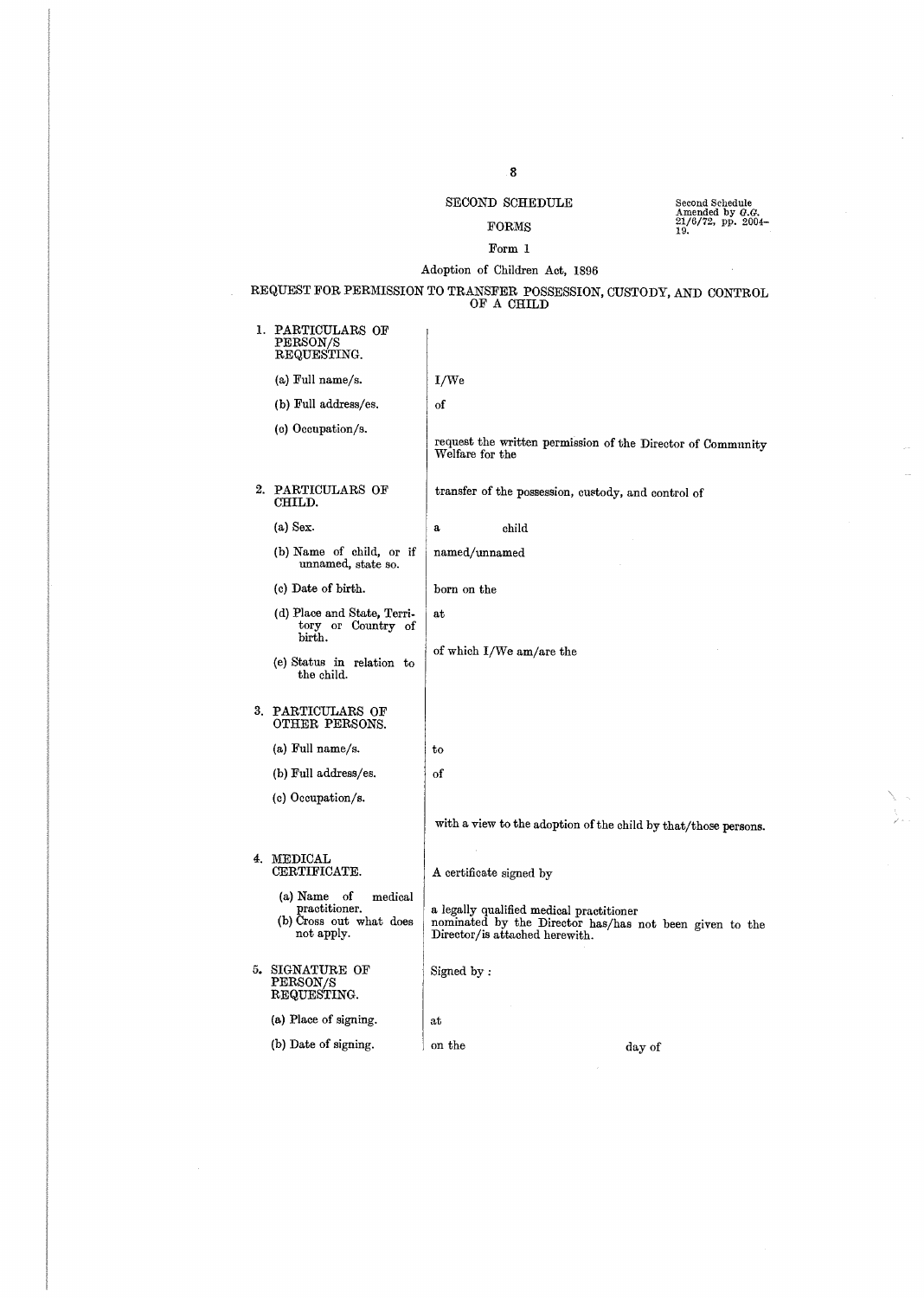### Form 2

## Adoption of Children Act, 1896

## PERMISSION OF DIRECTOR TO TRANSFER POSSESSION, CUSTODY, AND CONTROL OF A CHILD

 $\overline{\phantom{a}}$ 

1. DIRECTOR.

| (a) Name of Director for<br>time being.                  | I<br>Director of Community Welfare                           |
|----------------------------------------------------------|--------------------------------------------------------------|
| 2. PARTICULARS OF<br>PERSON/S<br>PERMITTED.              | grant permission to                                          |
| (a) Full name/s.                                         |                                                              |
| (b) Full address/es.                                     | οf                                                           |
| (c) Occupation/s.                                        |                                                              |
|                                                          |                                                              |
| 3. PARTICULARS OF<br>CHILD.                              | to transfer the possession, custody,                         |
| $(a)$ Sex.                                               | and control of a<br>child                                    |
| (b) Name of child, or if<br>unnamed, state so.           | named/unnamed                                                |
| (c) Date of birth.                                       | born on the                                                  |
| (d) Place and State, Terri-<br>tory or Country of birth. | at                                                           |
| 4. PARTICULARS OF<br>OTHER PERSON/S.                     | to                                                           |
| (a) Full name/s.                                         |                                                              |
| (b) Full address/es.                                     | of                                                           |
| (c) Occupation/s.                                        | with a view to adoption of the child by that/those person/s. |
| 5. SIGNATURE.                                            | Signed by:                                                   |
|                                                          | DIRECTOR.                                                    |
| (a) Date of signing.                                     | 19                                                           |

 $\ddot{\phantom{0}}$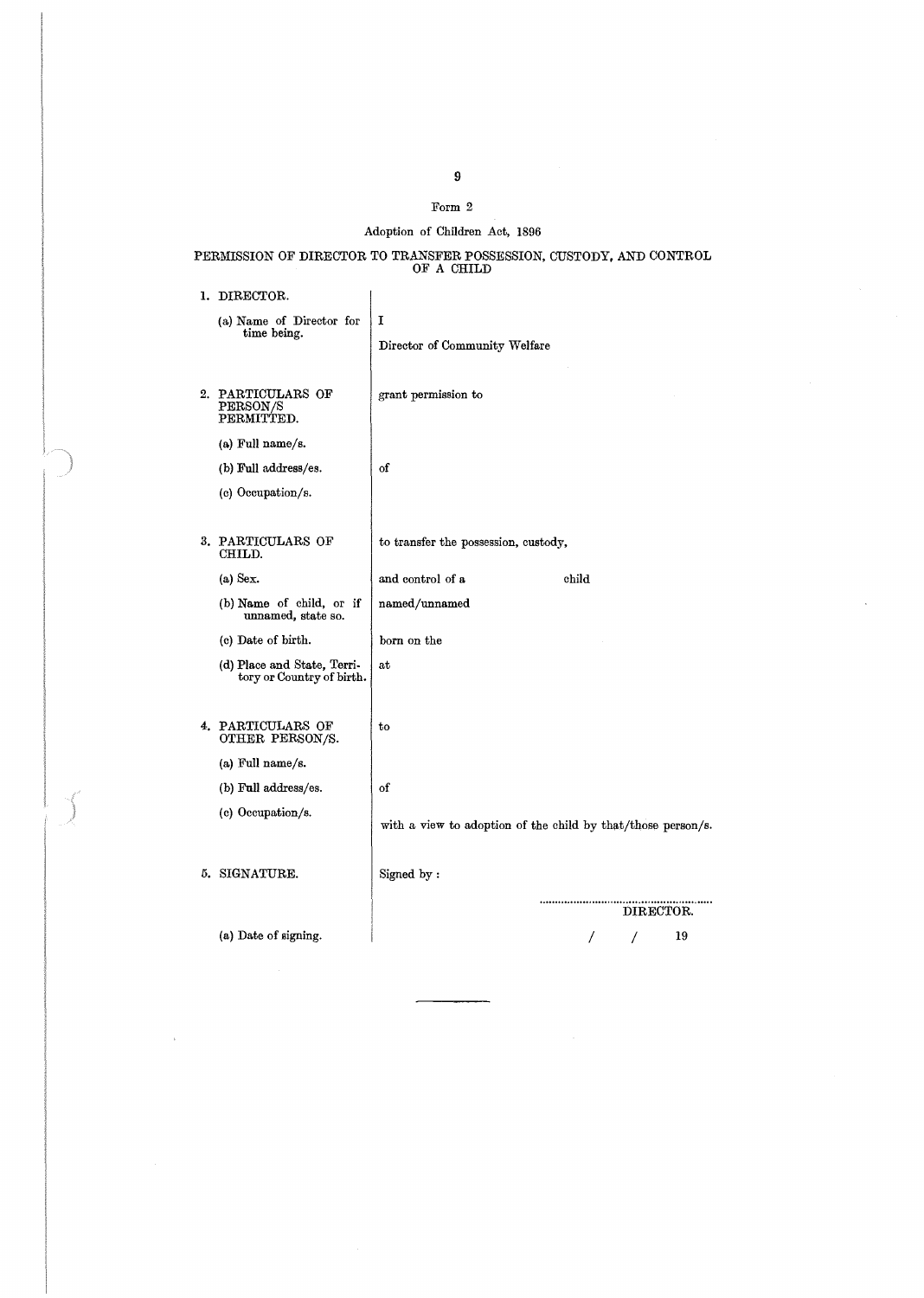Form 3

No.

of 19

 $\hat{\boldsymbol{\beta}}$ 

IN THE SUPREME COURT OF WESTERN AUSTRALIA

IN THE MATTER of The Adoption of Children Act, 1896 and IN THE MATTER of

|    | 1. PARTICULARS OF<br>PERSON CONSENTING.                              |               |              |         |
|----|----------------------------------------------------------------------|---------------|--------------|---------|
|    | (a) Full name.                                                       | I             |              |         |
|    | (b) Full address.                                                    | of            |              |         |
|    | (c) Occupation.                                                      |               |              |         |
|    | (d) Date of birth.                                                   | born on the   |              |         |
|    | (e) Place and State, Terri-<br>tory or Country of Birth.             | at            |              |         |
|    | (f) Marital status.                                                  |               |              |         |
|    | married,<br>$(g)$ If<br>name<br>address and occupation<br>of spouse. |               |              |         |
|    | (h) Status in relation to the<br>child.                              |               | of the child |         |
| 2. | PARTICULARS OF<br>THE CHILD.                                         |               |              |         |
|    | $(a)$ Sex.                                                           |               |              |         |
|    | (b) Name of child, or if<br>unnamed, state so.                       | named/unnamed |              | who was |
|    | (c) Date of birth                                                    | born on the   |              |         |
|    | (d) Place and State, Terri-<br>tory or Country of birth              | at            |              |         |
|    | (e) If known, whereabouts<br>since birth                             |               |              |         |

CONSENT TO THE ADOPTION OF A CHILD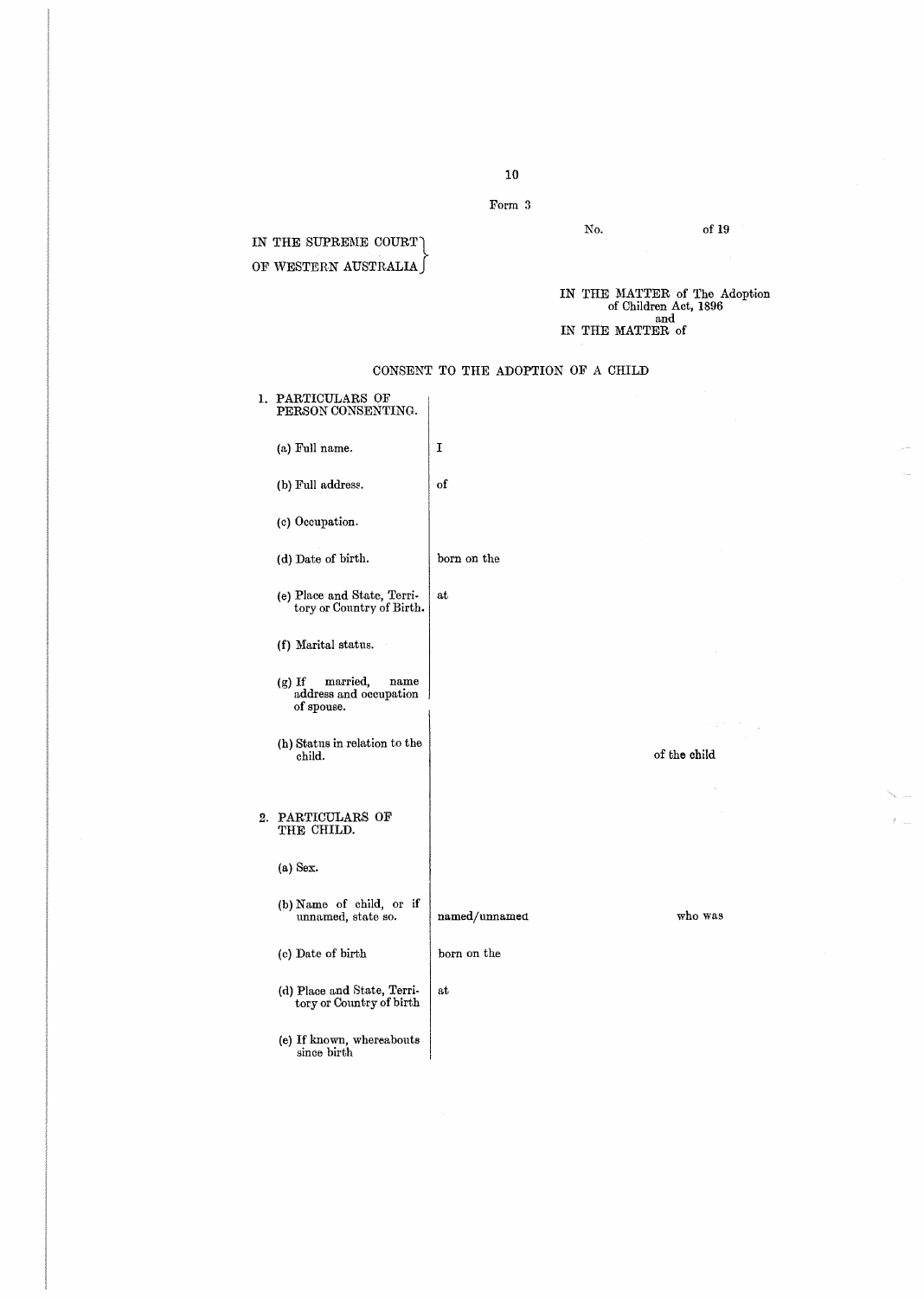### Form 3-continued

| 3. | DETAILS OF OTHER<br>$\rm{PARENT}$<br>(If person consenting a<br>parent)<br>Following details if known:                     | whose other parent is                                                                                                                                                                                                                                                                                |
|----|----------------------------------------------------------------------------------------------------------------------------|------------------------------------------------------------------------------------------------------------------------------------------------------------------------------------------------------------------------------------------------------------------------------------------------------|
|    | (a) Full name                                                                                                              |                                                                                                                                                                                                                                                                                                      |
|    | (b) Full address                                                                                                           | of                                                                                                                                                                                                                                                                                                   |
|    | (c) Occupation                                                                                                             |                                                                                                                                                                                                                                                                                                      |
|    | (d) Date of birth                                                                                                          | born on the                                                                                                                                                                                                                                                                                          |
|    | (e) Place and State, Terri-<br>tory or Country of birth                                                                    | at                                                                                                                                                                                                                                                                                                   |
|    | (f) Marital status                                                                                                         |                                                                                                                                                                                                                                                                                                      |
| 4. | DECLARATION                                                                                                                | HEREBY CONSENT to the making of an adoption order in<br>respect of the abovementioned child in favour of any person to<br>whom an order may be granted in favour of                                                                                                                                  |
|    | 5. PARTICULARS OF<br>OTHER PERSON OR<br>PERSONS WHO ARE<br>RELATIVES OF THE<br>CHILD<br>(Cross out if not applic-<br>able) |                                                                                                                                                                                                                                                                                                      |
|    | $(a)$ Full name $(s)$                                                                                                      |                                                                                                                                                                                                                                                                                                      |
|    | (b) Full address(es)                                                                                                       | of                                                                                                                                                                                                                                                                                                   |
|    | (c) Occupation(s)                                                                                                          |                                                                                                                                                                                                                                                                                                      |
|    | (d) Marital status                                                                                                         |                                                                                                                                                                                                                                                                                                      |
|    | (e) Degree of relationship<br>to the child                                                                                 | being a/an<br>of the child                                                                                                                                                                                                                                                                           |
|    | (f) Any further relevant<br>particulars                                                                                    |                                                                                                                                                                                                                                                                                                      |
|    | 6. UNDERSTANDING OF<br>THE PERSON                                                                                          | I Declare—                                                                                                                                                                                                                                                                                           |
|    | CONSENTING                                                                                                                 | $(1)$ that I realise—<br>(a) I can revoke this consent by notice in writing served on<br>the Director of Community Welfare of Western Aus-<br>tralia within thirty days of the signing of this consent<br>but not otherwise:                                                                         |
|    |                                                                                                                            | (b) any such notice must be completed in the form of<br>revocation at the end of this form of consent;                                                                                                                                                                                               |
|    |                                                                                                                            | (c) my signature on such a notice must be attested by a<br>person qualified for that purpose as set out hereunder;<br>and                                                                                                                                                                            |
|    |                                                                                                                            | (d) service of such a notice on the Director of Community<br>Welfare of Western Australia must be effected by<br>delivering it to him personally, or by sending it to him<br>by registered post in care of the Department for Com-<br>munity Welfare, Perth in the State of Western Aus-<br>tralia ; |
|    |                                                                                                                            | (2) that I understand the effect of making such an order will<br>be to deprive me permanently of my rights as a                                                                                                                                                                                      |
|    | Status in relation to child                                                                                                | in relation to the child.                                                                                                                                                                                                                                                                            |

11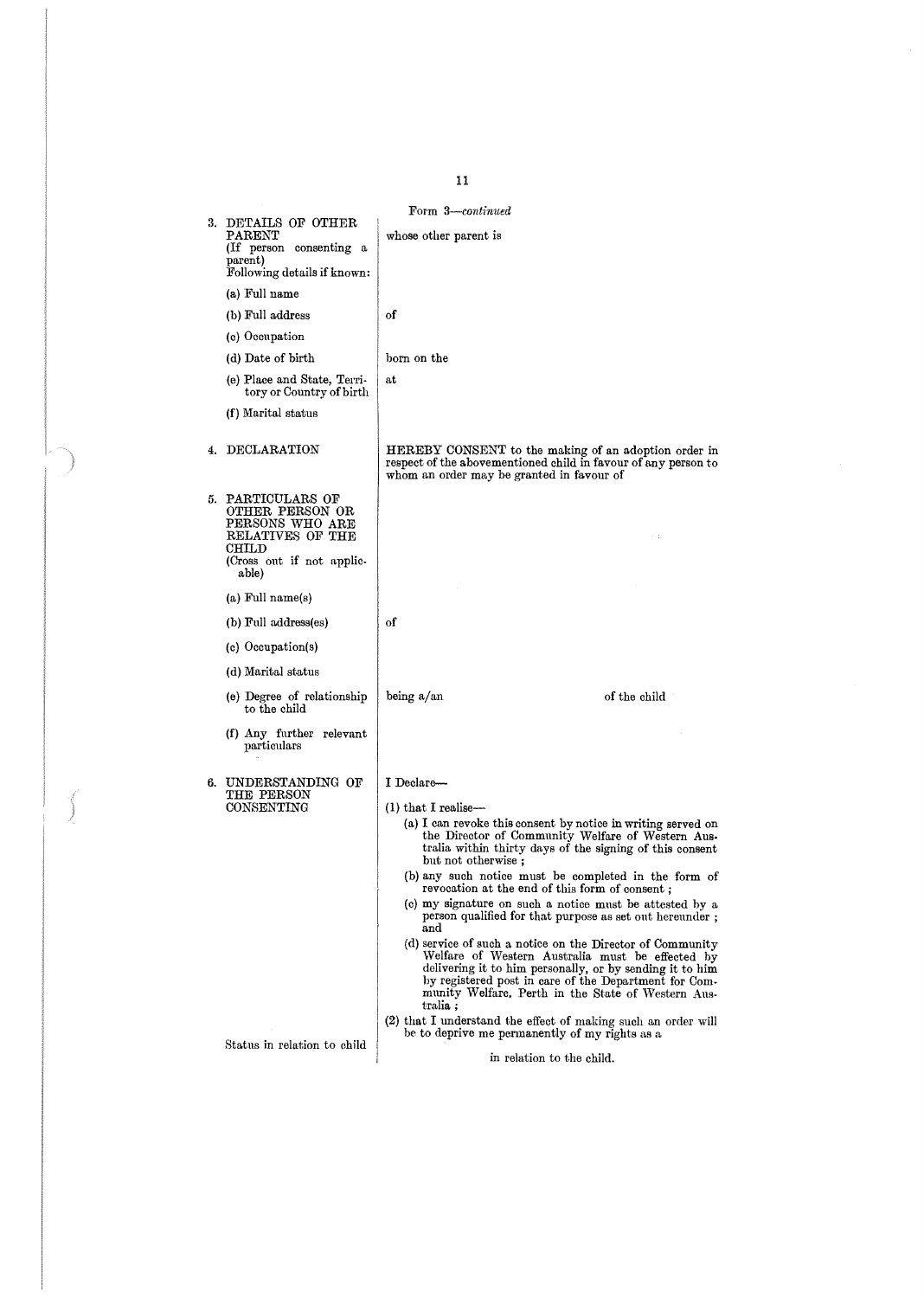7. SIGNATURE OF PERSON CONSENTING (a) Usual signature (b) Town or city (c) Country, State or Territory (d) Date S. ATTESTATION (For persons who may attest, see hereunder) (a) Signature of person attesting (b) Status of person attesting 1. PERSON REVOKING (a) Repeat name of person who consented (b) Usual signature (c) Town or city (d) Country, State or **Territory** (e) Date 2. ATTESTATION (For persons who may at-test, see hereunder) (a) Signature of person attesting (b) Status of person attesting Form 3-continued Signed by at in the of this day of 19 Before me ; REVOCATION OF CONSENT I the abovenamed HEREBY REVOKE my consent, a copy of which appears above. Signed by at in the of this day of 19 Before me

#### REVERSE OF FORM

Attestation of consents and revocations-Adoption of Children Rules, 1970:

- Rule 7. An instrument of consent and any revocation of it may be attested by one of the following persons :
	- (a) in a State or Territory of the Commonwealth, a practising barrister or solicitor of the Supreme Court of the State or Territory or of the High Court of Australia, a justice of the Super of the Supernor dental that state or Territory, a commissioner of the Superne Court for that State or Territory for that is a postmaster, taking affidavits, a commissioner of the High Court of Austra or
	- (b) in a country outside the Commonwealth and Territories of the Commonwealth<br>an Australian diplomatic officer or Australian consular officer, or a judge<br>a magistrate, justice of the peace, or notary public of that country

12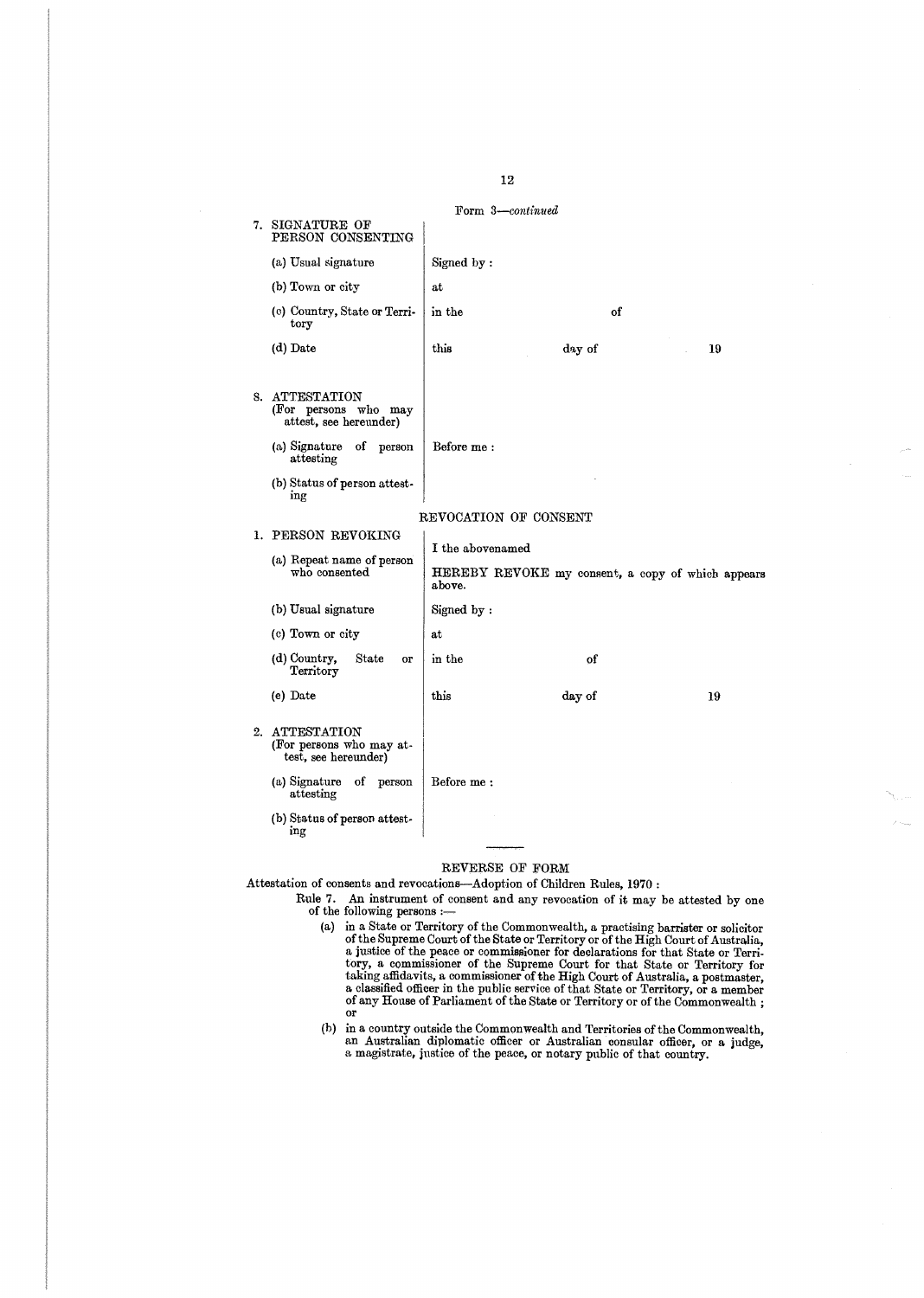Form 4

IN THE SUPREME COURT  $\bigcap$ OF WESTERN AUSTRALIA

of 19

IN THE MATTER of The Adoption of Children Act, 1896 and IN THE MATTER OF

No.

### APPLICATION TO DISPENSE WITH CONSENT(S)

|                                                                                                                                                                                                                                                                                                              | (a) Full name(s)<br>and<br>Address(es)                                                                                 | I/We<br>of                                                                                                                                                                                                                                                                                                                                                                    |      |                            |
|--------------------------------------------------------------------------------------------------------------------------------------------------------------------------------------------------------------------------------------------------------------------------------------------------------------|------------------------------------------------------------------------------------------------------------------------|-------------------------------------------------------------------------------------------------------------------------------------------------------------------------------------------------------------------------------------------------------------------------------------------------------------------------------------------------------------------------------|------|----------------------------|
|                                                                                                                                                                                                                                                                                                              | $(b)$ Status—<br>Director,<br>person/persons<br>proposing to adopt the child,<br>or person on his or their be-<br>half |                                                                                                                                                                                                                                                                                                                                                                               |      |                            |
|                                                                                                                                                                                                                                                                                                              | (c) Where applicable                                                                                                   | on behalf of the person/persons proposing to adopt the child.                                                                                                                                                                                                                                                                                                                 |      |                            |
|                                                                                                                                                                                                                                                                                                              | (d) Insert appropriate sub-sec-<br>tion                                                                                | apply pursuant to paragraph<br>of section 4G of the Adoption of Children Act 1896-1971 to<br>dispense with the consent(s).                                                                                                                                                                                                                                                    |      | of $sub-section(1)$        |
|                                                                                                                                                                                                                                                                                                              | (e) Insert name and last known                                                                                         | оf                                                                                                                                                                                                                                                                                                                                                                            |      |                            |
|                                                                                                                                                                                                                                                                                                              | addresses of persons whose<br>consent is sought to be dis-                                                             | оf                                                                                                                                                                                                                                                                                                                                                                            |      |                            |
|                                                                                                                                                                                                                                                                                                              | pensed with                                                                                                            | and                                                                                                                                                                                                                                                                                                                                                                           |      |                            |
|                                                                                                                                                                                                                                                                                                              |                                                                                                                        | of                                                                                                                                                                                                                                                                                                                                                                            |      |                            |
|                                                                                                                                                                                                                                                                                                              | (f) Insert name of child                                                                                               | to the adoption of                                                                                                                                                                                                                                                                                                                                                            |      |                            |
|                                                                                                                                                                                                                                                                                                              | Set out grounds of applica-<br>tion                                                                                    | on the grounds that :                                                                                                                                                                                                                                                                                                                                                         |      |                            |
|                                                                                                                                                                                                                                                                                                              | $(g)$ Where s. $4G(2)$ applies                                                                                         | [and in order to facilitate the making of arrangements with<br>a view to adoption of the said child<br>application is made pursuant to subsection $(2)$ of section $4G$<br>of the Adoption of Children Act, 1896-1971 that the order<br>dispensing with the consent be made in respect of the said<br>child before an application for an order of adoption has been<br>made.] |      |                            |
| (h) Further application, where<br>[and an application is made for an order dispensing with the<br>applicable, to dispense with<br>requirement to serve the copy of the application and the<br>service of main application<br>affidavit(s) on each person whose consent is sought to be dis-<br>pensed with.] |                                                                                                                        |                                                                                                                                                                                                                                                                                                                                                                               |      |                            |
|                                                                                                                                                                                                                                                                                                              |                                                                                                                        | Signed at<br>19                                                                                                                                                                                                                                                                                                                                                               | this | day of                     |
|                                                                                                                                                                                                                                                                                                              |                                                                                                                        |                                                                                                                                                                                                                                                                                                                                                                               |      | Signature of Applicant(s). |

. . . . . . . . . . . . . . . . . . . . . . . . . . . . . . . . . . . . . . . . . . . . . . . . . . . . Signature of Applicant(s) .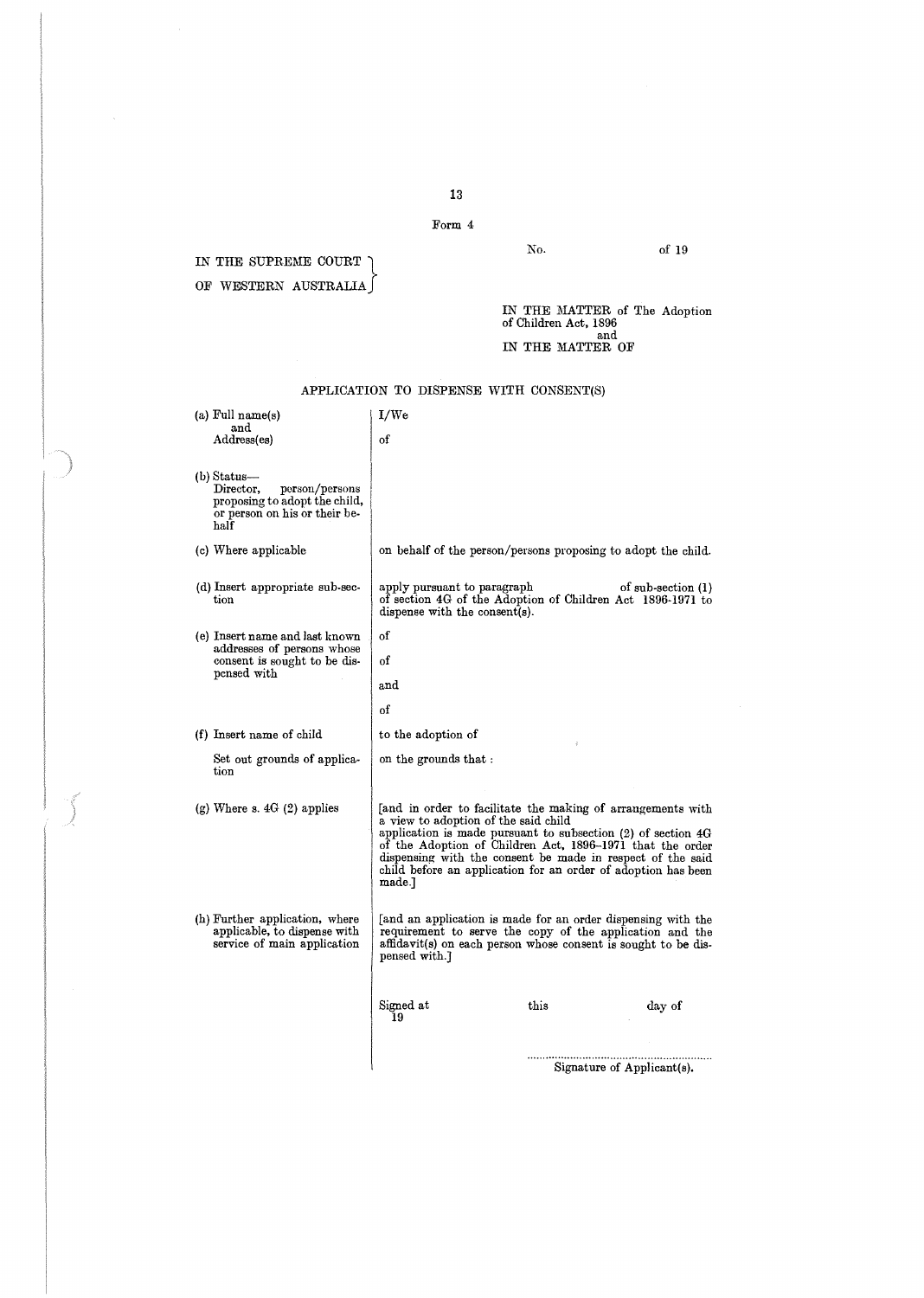Form 5

14

IN THE SUPREME COURT OF WESTERN AUSTRALIA I the Director of the Department for Community Welfare am the guardian<br>of the child pursuant to section 4H (1) [4H (11)] of the Adoption of Children Act, 1896 and to (a) consent(s) to adoption signed by on the day of the day of the fand by  $\begin{array}{c} \text{on the} \\ \text{and by} \end{array}$ day of 19 .j or [and to the order of the Honourable<br>dated the day of 19 .j ... I am of the opinion that it is not possible/desirable to place the said child in the custody of any person for the purposes of adoption . or [I am of the opinion that the welfare and interest of the said child would not be promoted by adoption.].<br>AND TAKE NOTICE that upon service of this document on the Registrar of the Supreme Cour and upon and being every person known to me as a parent or guardian of the said child immediately before I became guardian of the said child I cease for all purposes to be the guardian of the said child and the said and is/are again the guardian(s) of the said child.<br> $19$ DATED the day of DIRECTOR. Form 6 No. of 19 IN THE SUPREME COURT OF WESTERN AUSTRALIA APPLICATION FOR AN ORDER FOR THE CARE AND CONTROL OF A CHILD 1. DETAILS OF<br>DIRECTOR'S<br>GUARDIANSHIP (a) Whether general consent or an order pursuant to s.  $4H(10)(11)$ (b) Date of consent/order 2. NAME OF DIRECTOR 3. PARTICULARS OF CHILD (a) Sex (b) Name, or if not named state so (e) Date of birth (d) Place of birth 4 . SPECIFY ORDER SOUGHT [In particular see s. 4H (11) but note that other orders may be sought] 5. DIRECTOR'S SIGNATURE Date of Signing WHEREAS by virtue of a general consent/order dated the day of I, the Director of Community Welfare am the guardian of a named/unnamed born on the at I hereby apply for an order that No. of 19 IN THE MATTER of The Adoption of Children Act, 1896<br>and<br> IN THE MATTER of IN THE MATTER of The Adoption of Children Act, 1896 and IN THE MATTER of or such other order as the Judge thinks fit. . . . . . . . . . . . . . . . . . . . . . . . . . . . . . . . . . . . . . . . . . . . . . . . . . . . . . . . . . . . . child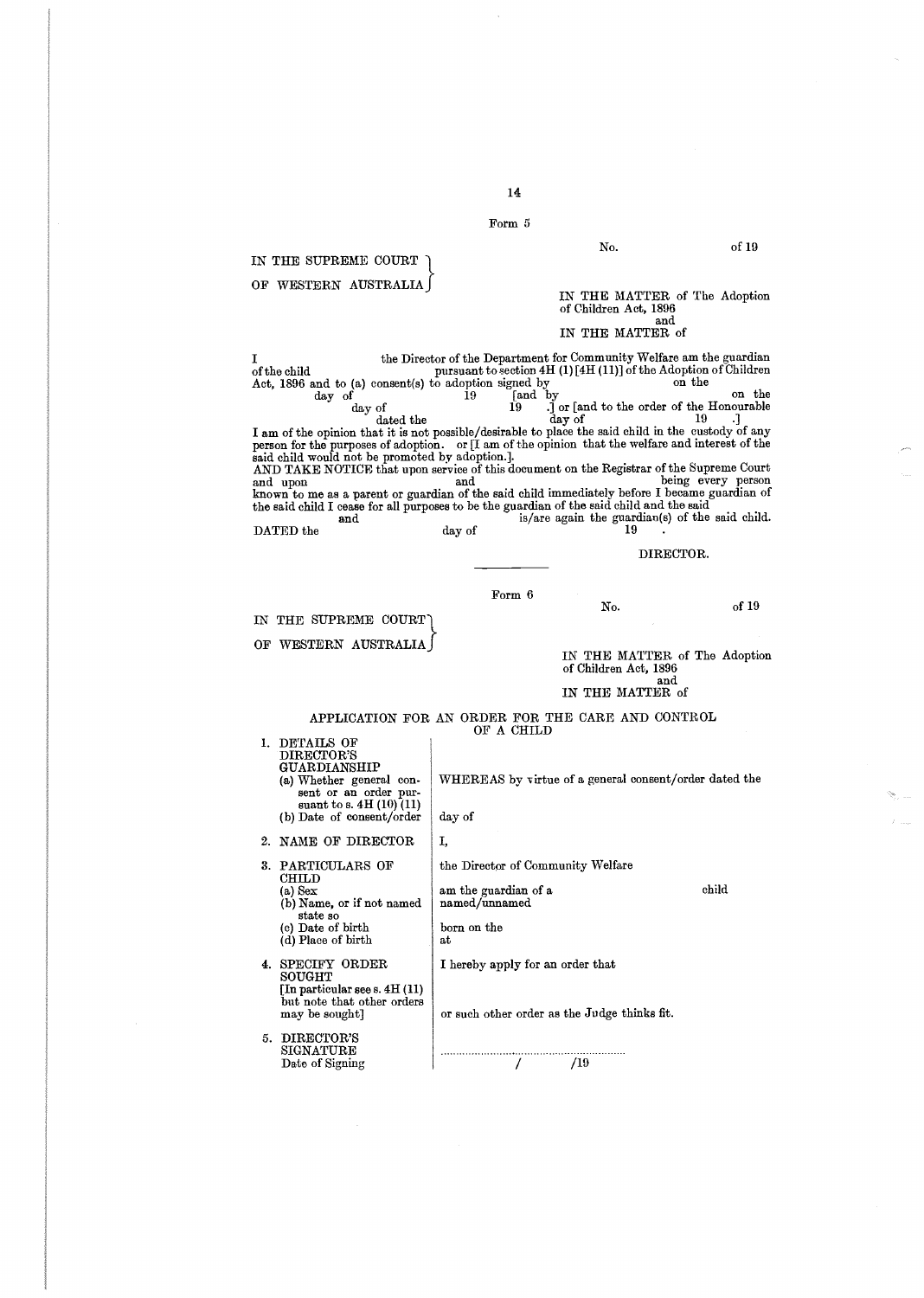Form 7

IN THE SUPREME COURT OF WESTERN AUSTRALIA

No.

Of 19

IN THE MATTER of The Adoption of Children Act, 1896 and IN THE MATTER of

#### THE DIRECTOR'S OPINION OF APPLICANT(S)

I the Director/Acting Director of the Department for Community Welfare have considered the contents of the report of<br>officer of the Department on<br>and in my opinion he/she/they is/are not proper person(s) to be (an) adopting parent(s) [and I<br>have the following special reasons related to the we of adoption should be made

was made a ward of the Department for Community Welfare<br>by an order of the Children's Court at<br>lay of the Minister dated the<br>and I hereby consent/refuse my consent to the making of an adop-<br>tion order in respect of the abo

| Signed at | this | day of |  |
|-----------|------|--------|--|
|-----------|------|--------|--|

. . . . . . . . . . . . . . . . . . . . . . . . . . . . . . . . . . . . . . . . . . . . . . . . . . . . . . . . . . . . Signature of the Director.

Form 8

No.

Of 19

OF WESTERN AUSTRALIA IN THE SUPREME COURT

IN THE MATTER of The Adoption of Children Act, 1896 and IN THE MATTER of

## CONSENT BY A CHILD TO HIS ADOPTION

| ı. | PARTICULARS OF<br>CHILD CONSENTING                       |                                                                                                                  |
|----|----------------------------------------------------------|------------------------------------------------------------------------------------------------------------------|
|    | (a) Full name                                            | Ι                                                                                                                |
|    | (b) Full address                                         | of                                                                                                               |
|    | (c) Sex                                                  |                                                                                                                  |
|    | (d) Date of birth                                        | born on the                                                                                                      |
|    | (e) Place and State, Terri-<br>tory or Country of birth  | at                                                                                                               |
|    | 2. DECLARATION<br>(Cross out what is not<br>applicable.) | HEREBY CONSENT to the making of an adoption order in<br>respect of me in favour of the following person/persons. |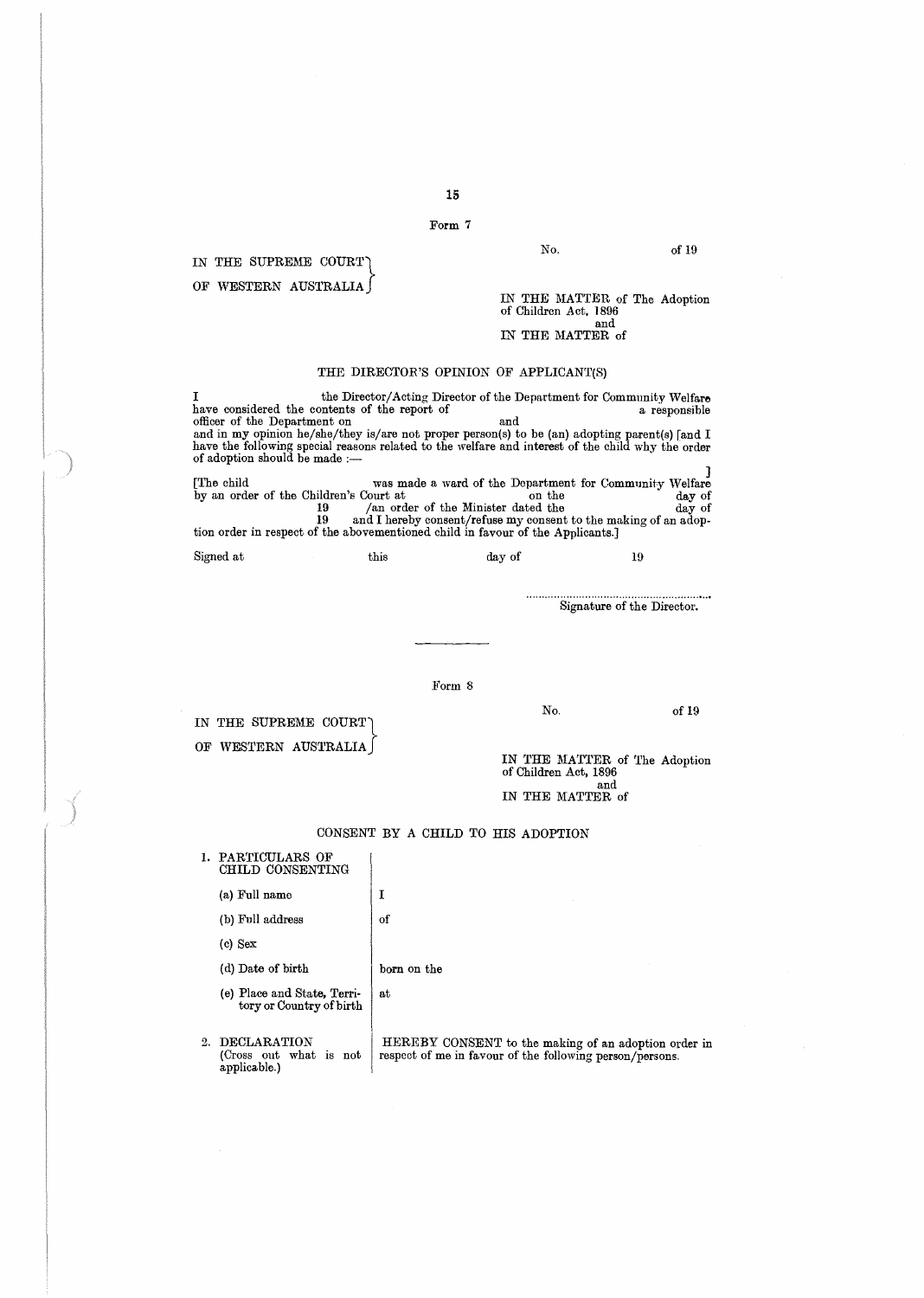## Form 8-continued

 $\hat{\mathcal{A}}$ 

 $\bar{\beta}$ 

 $\bar{s}$ 

| 3. | PARTICULARS OF<br><b>PERSON</b>                                 |                      |
|----|-----------------------------------------------------------------|----------------------|
|    | (a) Full name                                                   |                      |
|    | (b) Full address                                                | of                   |
|    | (c) Occupation                                                  |                      |
|    | (d) Sex                                                         |                      |
|    | (e) Date of birth                                               | $_{\rm born}$ on the |
|    | (f) Place and State, Terri-<br>tory or Country of birth         | at                   |
|    | (g) Marital status                                              |                      |
|    | (h) If married, name, ad-<br>dress and occupation of<br>spouse  |                      |
|    | (i) Repeat name of adopt-<br>ing person                         | the said             |
|    | (j) Degree of relationship,<br>if any, to the child             | being my             |
| 4. | PARTICULARS OF<br>OTHER PERSON<br>(Cross out if not applicable) |                      |
|    | (a) Full name                                                   |                      |
|    | (b) Full address                                                | of                   |
|    | (c) Occupation                                                  |                      |
|    | (d) Sex                                                         |                      |
|    | (e) Date of birth                                               | born on the          |
|    | (f) Place and State, Terri-<br>tory or Country of birth         | at                   |
|    | (g) Marital status                                              |                      |
|    | (h) If married, name, ad-<br>dress, and occupation of<br>spouse |                      |

16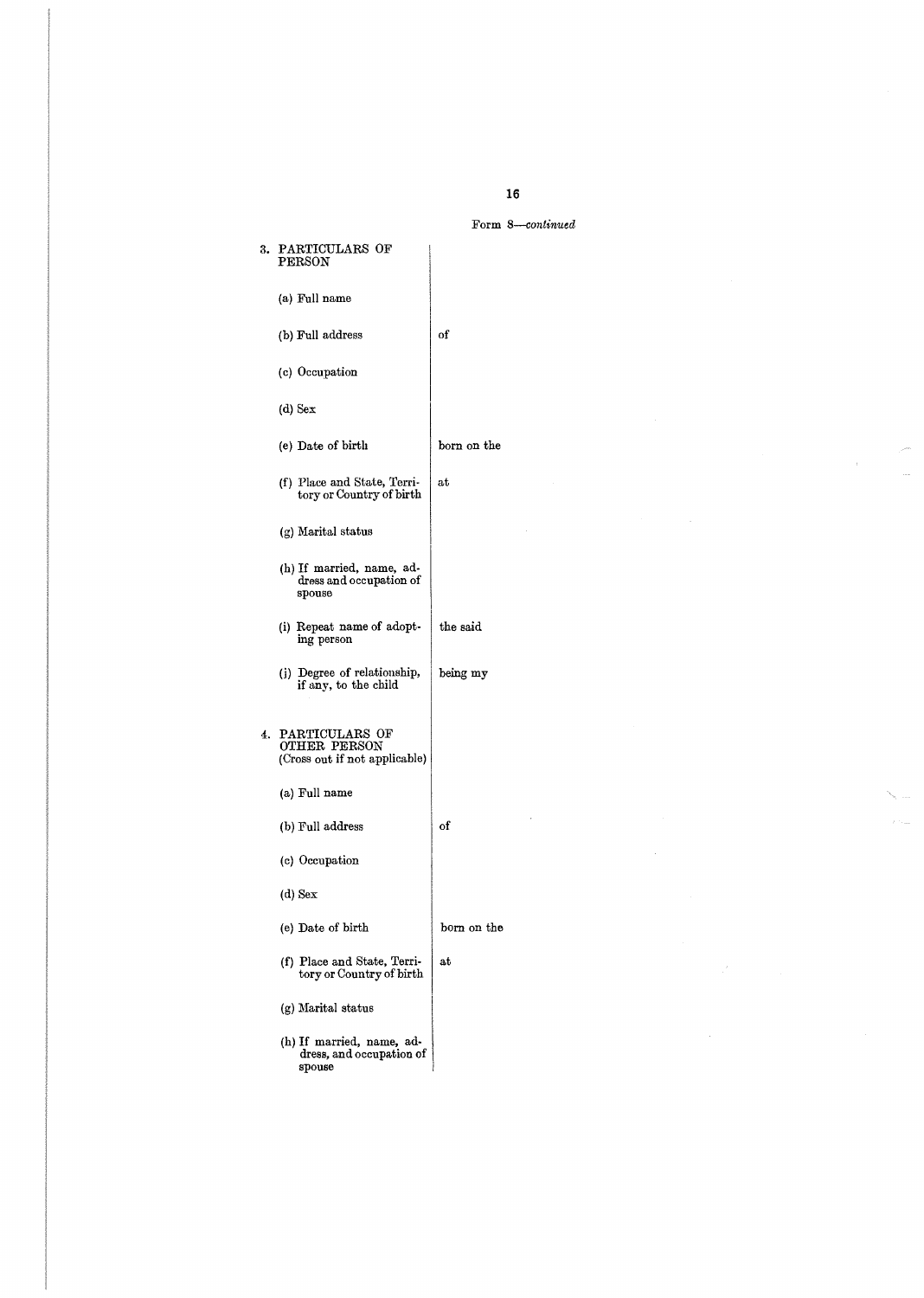

#### REVERSE OF FORM

Attestation of consents and revocations-Adoption of Children Rules, 1970.

Rule 7. An instrument of consent and any revocation of it may be attested by one of the following persons-

- (a) in a state or Territory of the Suppeme Court of the Suppeme Court of the Suppeme Court of the Suppeme Court of the Suppeme Court of the High Court of Australia, a justice of the peace or commissioner for declarations f for dating anticavity, a commissioner of the right Court of Australia, a post-<br>master, a classified officer in the public service of that State or Territory, or<br>a member of any House of Parliament of the State or Territory
- (b) in a country oneside the Commonwealth and Territories of the Commonwealth<br>an Australian diplomatic officer or Australian consular officer, or a judge<br>a magistrate, justice of the peace, or notary public of that country

 $(2) - 13221$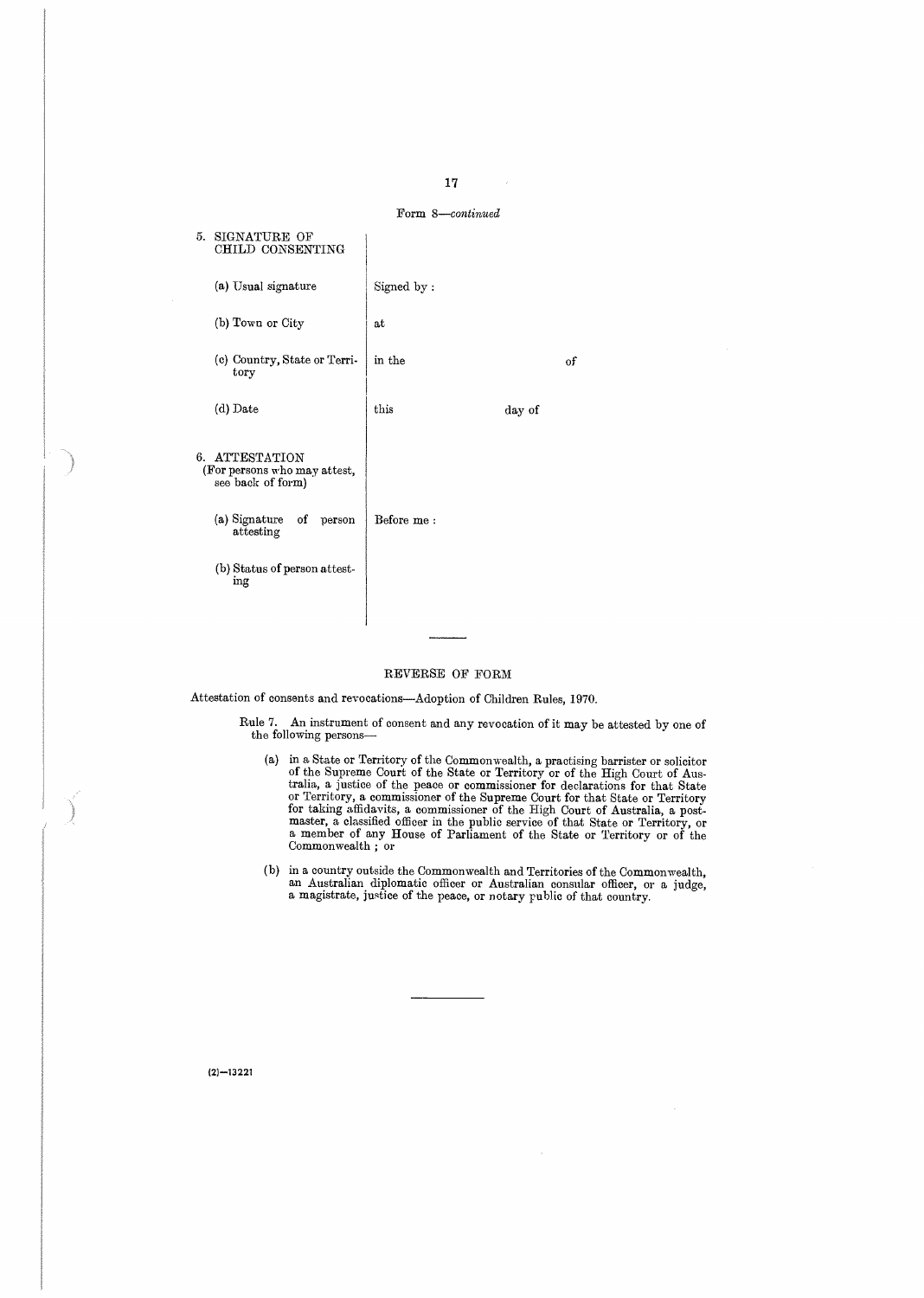|                                                         | Form 9                                   |                                                               |       |
|---------------------------------------------------------|------------------------------------------|---------------------------------------------------------------|-------|
| THE SUPREME COURT<br>IN                                 |                                          | No.                                                           | of 19 |
| WESTERN AUSTRALIA<br>ОF                                 |                                          |                                                               |       |
|                                                         |                                          | IN THE MATTER of The Adoption<br>of Children Act, 1896<br>and |       |
|                                                         |                                          | IN THE MATTER of                                              |       |
| CERTIFICATE OF FITNESS OF MOTHER OF CHILD TO CONSENT TO | ADOPTION                                 |                                                               |       |
| (a) Full name of person certi-<br>fying                 | Ι                                        |                                                               |       |
| (b) Full address of person certi-<br>fying              | of                                       |                                                               |       |
| *(c) Qualifications<br>of person<br>certifying          | s<br>certify that at the time the mother |                                                               |       |
| (d) Full name of mother of child                        | signed the instrument of consent         |                                                               |       |
| (e) Date of instrument of con-<br>sent                  | $_{\rm dated}$                           |                                                               |       |
| $(f)$ Sex of child                                      | to the adoption of her                   |                                                               |       |
| (g) Date of birth of child                              | child born on the<br>of                  | day                                                           |       |
| (h) Place of birth of child                             | at                                       |                                                               |       |
| (i) Signature of person certi-<br>fying                 | Signed by:                               | the mother was in a fit condition to give that consent        |       |
| (i) Place of signing                                    | at                                       |                                                               |       |
| (k) Date of signing                                     | on the                                   | day of                                                        |       |

\* NOTE : This certificate may be given by a legally qualified medical practitioner or a person registered as a midwife under the Nurses Act, 1968 .

#### Form 10 Adoption of Children Act, 1896 RECEIPT OF CERTAIN DOCUMENTS BY DIRECTOR

 $\ddot{\phantom{a}}$ 

 $\overline{\phantom{a}}$ 

| (a) Date of receipt                                                         | On the                                           | day of                                                      |
|-----------------------------------------------------------------------------|--------------------------------------------------|-------------------------------------------------------------|
|                                                                             | I, the Director of Community Welfare.            |                                                             |
| (b) Name of person from whom,<br>received                                   | received from<br>the following document(s)       |                                                             |
| (c) Brief description of docu-                                              | ī.                                               |                                                             |
| ment(s)<br>Give name of signatory                                           | 2.                                               |                                                             |
| and date of signing and<br>child to which they relate                       | 3.                                               |                                                             |
|                                                                             | 4.                                               |                                                             |
| (d) If no consent received or<br>only one, cross out what<br>does not apply | sent(s) has/have been noted in my records on the | The final date(s) for revocation of the abovementioned con- |
|                                                                             | and the                                          | respectively.                                               |
| (e) Signature of Director                                                   | DIRECTOR.                                        |                                                             |
| (f) Date of signing                                                         |                                                  | /19                                                         |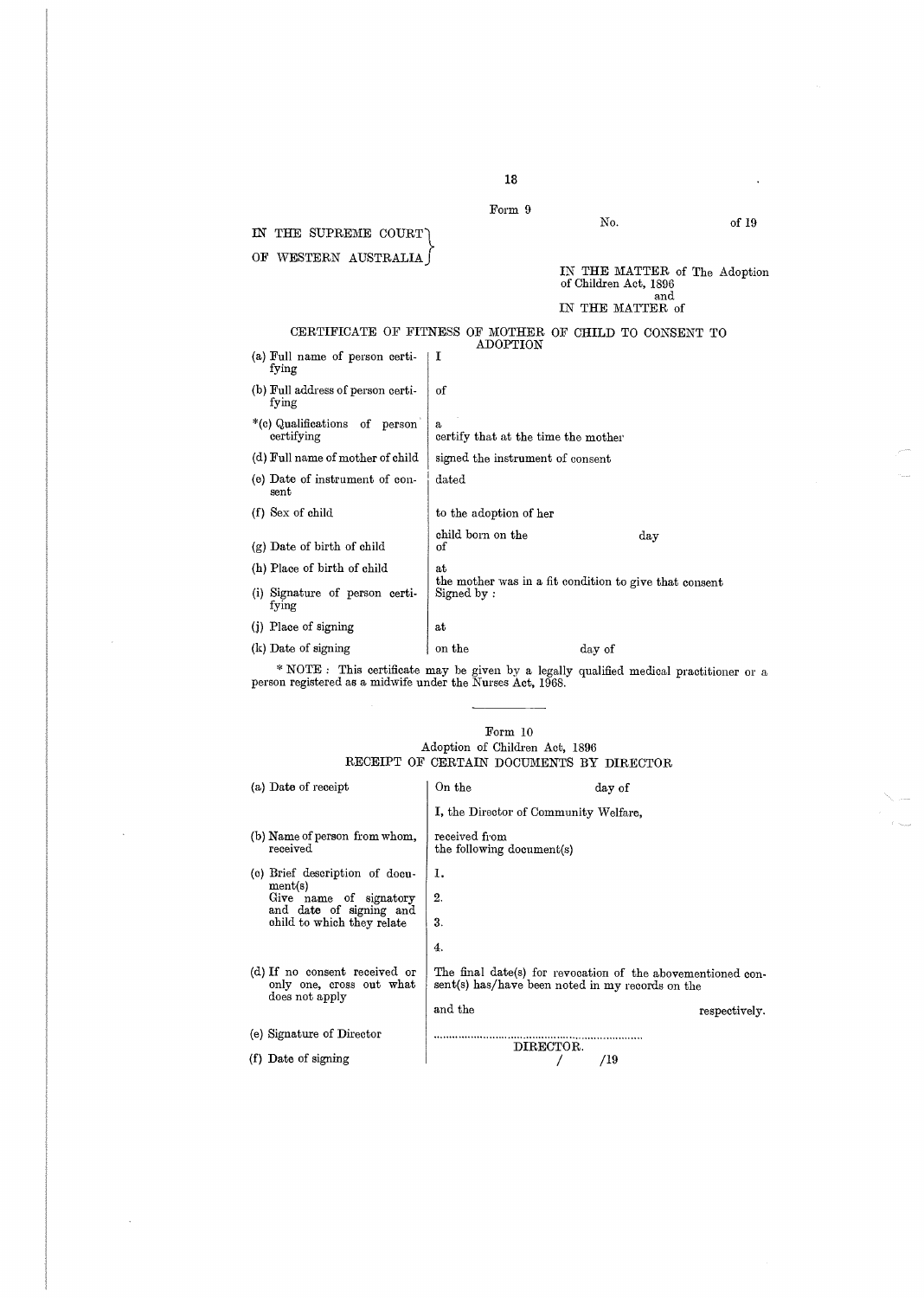$\bar{\gamma}$ 

### Form 11

## Adoption of Children Act, 1896

NOTICE TO THE DIRECTOR OF THE DEPARTMENT FOR COMMUNITY WELFARE OF INTENTION TO APPLY FOR ADOPTION ORDER

| I. | PARTICULARS OF<br>${\rm APPLICATIONT(S)}$     |                                           |                                                                                                                                         |
|----|-----------------------------------------------|-------------------------------------------|-----------------------------------------------------------------------------------------------------------------------------------------|
|    | (a) Full name(s)                              | I/We                                      |                                                                                                                                         |
|    | (b) Full address(es)                          | of                                        |                                                                                                                                         |
|    | (c) Occupation(s)                             |                                           |                                                                                                                                         |
|    | $(d)$ Sex                                     |                                           |                                                                                                                                         |
|    | (e) Date(s) of birth                          | born on the                               |                                                                                                                                         |
|    |                                               | at                                        | and                                                                                                                                     |
|    | $(f)$ Place(s) of birth                       | born on the                               |                                                                                                                                         |
|    |                                               | at                                        | respectively,                                                                                                                           |
|    | 2. PARTICULARS OF                             | of a                                      | hereby give notice that I/We intend to apply to a Judge of the<br>Supreme Court for an order in my/our favour for the adoption<br>child |
|    | CHILD (as known)                              |                                           |                                                                                                                                         |
|    | (a) Sex of child                              |                                           |                                                                                                                                         |
|    | (b) Name of child, or if<br>unnamed, state so | named/unnamed                             |                                                                                                                                         |
|    | (c) Date of birth                             | born on the                               | day of                                                                                                                                  |
|    | (d) Place of birth                            | $_{\mathrm{at}}$                          |                                                                                                                                         |
|    |                                               | and whose natural parents/guardian are/is |                                                                                                                                         |
|    | (e) Name of parents or<br>guardian of child   |                                           |                                                                                                                                         |
|    | (f) Address of parents or<br>guardian         | of                                        |                                                                                                                                         |
|    |                                               |                                           |                                                                                                                                         |
|    | 3. PARTICULARS OF<br>SOLICITOR(S)             |                                           | $\text{My}/\text{Our }$ solicitor(s) for the purpose of the application is/are                                                          |
|    | (a) Name of solicitor(s)                      |                                           |                                                                                                                                         |
|    | (b) Address of solicitor(s)                   | of                                        |                                                                                                                                         |
|    | 4. SIGNATURE OF<br>APPLICANT                  | Signed by:                                |                                                                                                                                         |
|    | (a) Place of signature                        | $_{\rm at}$                               |                                                                                                                                         |
|    | (b) Date                                      | this                                      | day of                                                                                                                                  |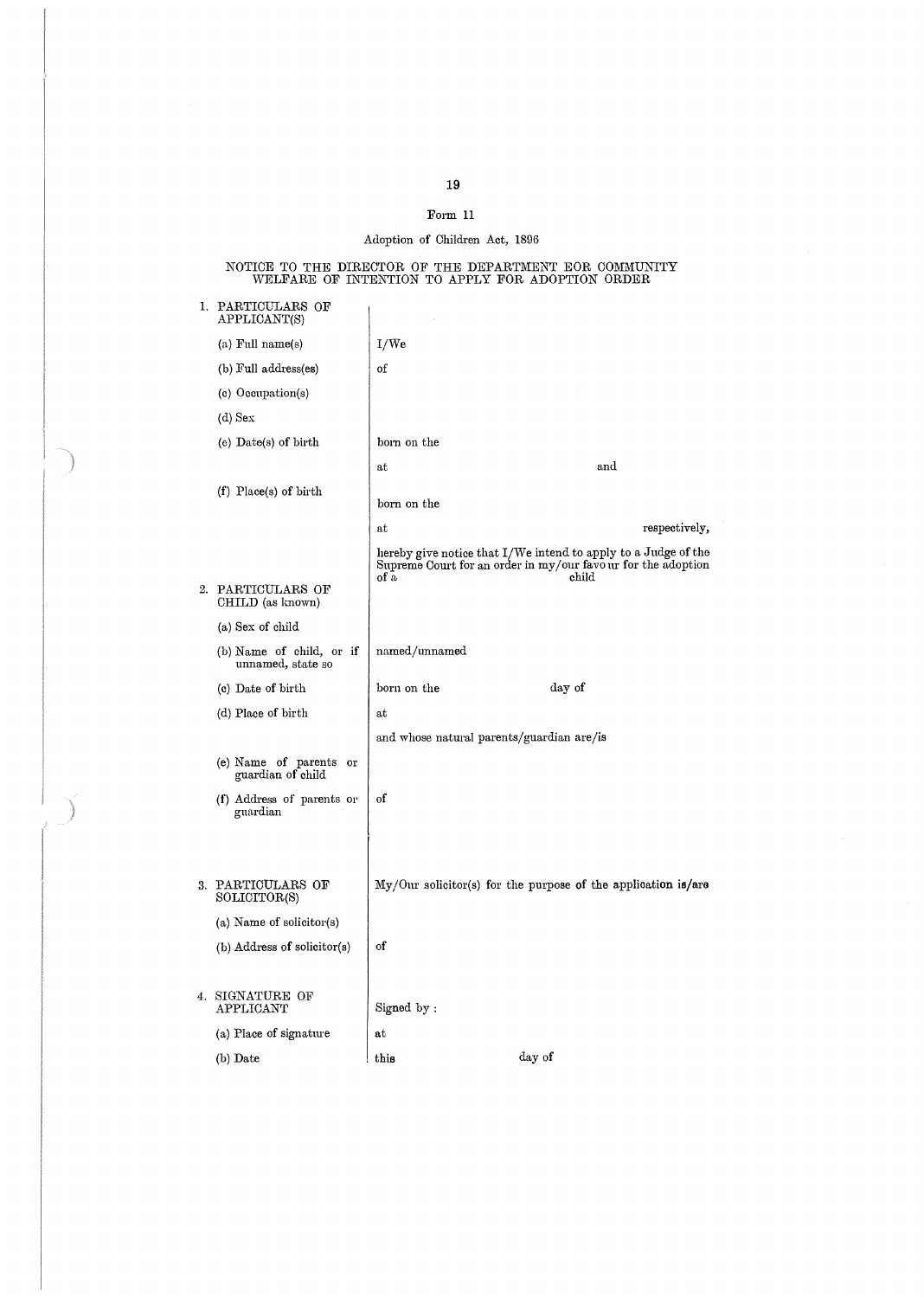## Form 12

## Adoption of Children Act, 1896 ACKNOWLEDGMENT OF NOTICE OF INTENDED APPLICATION?

| 1. DATES                                                                                                                                |                                           |                                                                 |
|-----------------------------------------------------------------------------------------------------------------------------------------|-------------------------------------------|-----------------------------------------------------------------|
| (a) Notice received                                                                                                                     | On the                                    | day of                                                          |
| (b) Notice signed                                                                                                                       | I received a notice dated the             | of an intended application by                                   |
| 2. PROPOSED<br>APPLICANT(S)                                                                                                             |                                           |                                                                 |
| $(a)$ Name $(s)$                                                                                                                        |                                           |                                                                 |
| (b) Address(es)                                                                                                                         | of                                        |                                                                 |
| (c) Occupation(s)                                                                                                                       |                                           |                                                                 |
|                                                                                                                                         |                                           |                                                                 |
| 3. PARTICULARS OF<br>CHILD                                                                                                              |                                           |                                                                 |
| (a) Sex                                                                                                                                 | in respect of a                           | child                                                           |
| (b) Name of child, or if un-<br>named, state so                                                                                         | named/unnamed                             |                                                                 |
| (c) Date of birth                                                                                                                       | born on the                               | day of                                                          |
| (d) Place of birth                                                                                                                      | at                                        |                                                                 |
|                                                                                                                                         | documents in respect of that application. | and I hereby advise that I have received and hold the following |
| 4. PARTICULARS OF<br><b>DOCUMENTS</b>                                                                                                   |                                           |                                                                 |
| Give brief particulars of<br>any consent, certificate<br>given pursuant to s. $4F(2)$<br>or s. 22, and any revoca-<br>tion of a consent | ı.<br>2.<br>3.                            |                                                                 |
|                                                                                                                                         | 4.                                        |                                                                 |
| 5. SIGNATURE                                                                                                                            | DIRECTOR.                                 |                                                                 |
| Date of signing                                                                                                                         | /19<br>7                                  |                                                                 |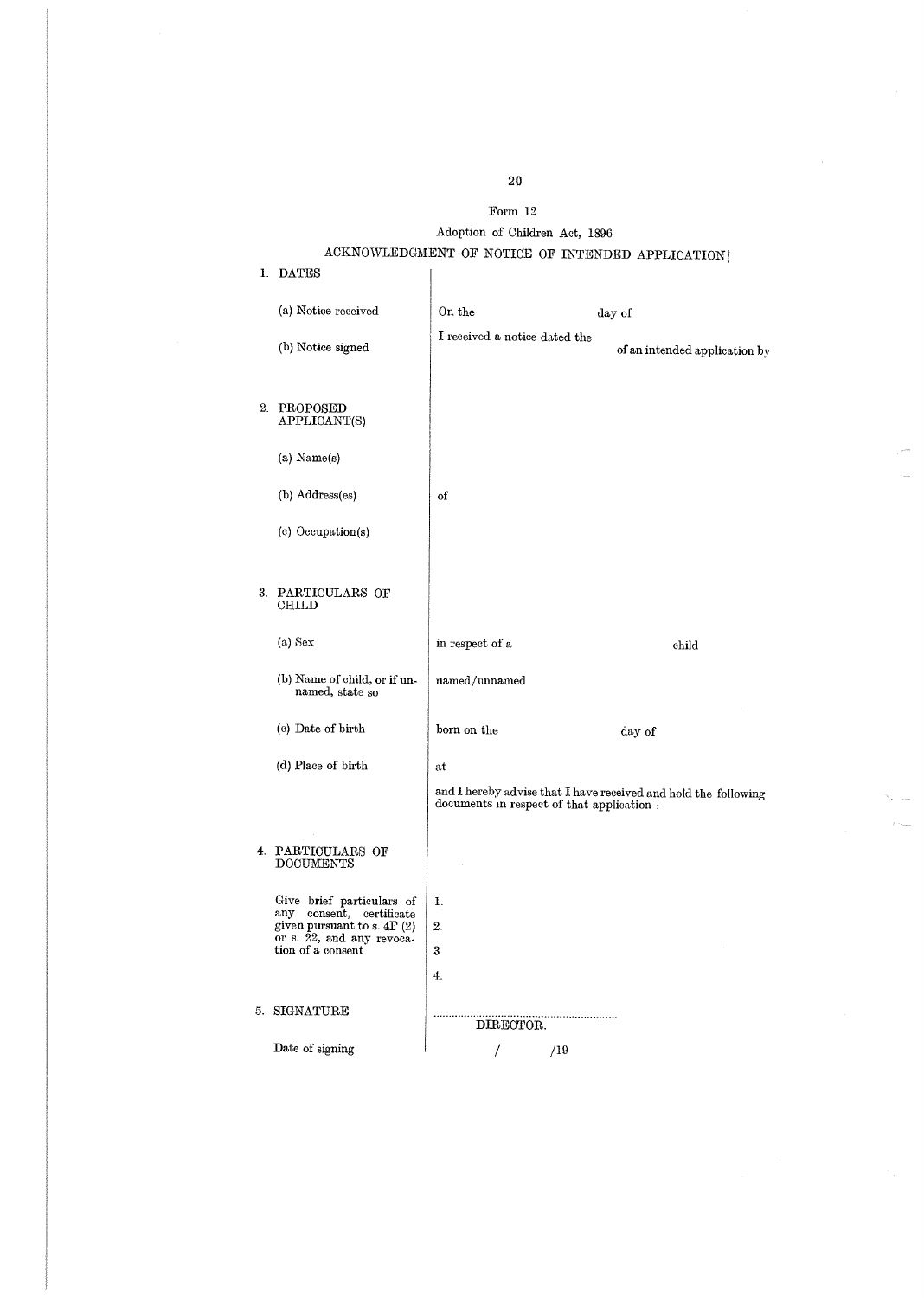|                                                                                                                             | Form 13                                                               |                                                                                                                           |       |
|-----------------------------------------------------------------------------------------------------------------------------|-----------------------------------------------------------------------|---------------------------------------------------------------------------------------------------------------------------|-------|
| IN THE SUPREME COURT                                                                                                        |                                                                       | No.                                                                                                                       | of 19 |
| OF WESTERN AUSTRALIA                                                                                                        |                                                                       |                                                                                                                           |       |
|                                                                                                                             |                                                                       | IN THE MATTER of The Adoption<br>of Children Act, 1896<br>and                                                             |       |
|                                                                                                                             |                                                                       | IN THE MATTER of                                                                                                          |       |
|                                                                                                                             | AS TO HEALTH OF CHILD TO BE ADOPTED                                   | CERTIFICATE BY A LEGALLY QUALIFIED MEDICAL PRACTITIONER                                                                   |       |
| 1. PARTICULARS OF<br>PRACTITIONER                                                                                           |                                                                       |                                                                                                                           |       |
| (a) Full name<br>(BLOCK LETTERS)                                                                                            | Ί                                                                     |                                                                                                                           |       |
| (b) Full address                                                                                                            | of<br>a legally qualified medical practitioner hereby certify that on |                                                                                                                           |       |
| (c) Date of examination                                                                                                     | the                                                                   | day of                                                                                                                    |       |
| (d) Place of examination                                                                                                    | at                                                                    |                                                                                                                           |       |
| 2. PARTICULARS OF<br>CHILD                                                                                                  |                                                                       |                                                                                                                           |       |
| (a) Sex                                                                                                                     | I examined a                                                          |                                                                                                                           |       |
|                                                                                                                             |                                                                       | child                                                                                                                     |       |
| (b) Name of child, or if un-<br>named, State mother's<br>name                                                               | named/unnamed, whose mother is named                                  |                                                                                                                           |       |
| (c) Date of birth                                                                                                           | said to have been born                                                |                                                                                                                           |       |
|                                                                                                                             | the                                                                   | day of                                                                                                                    |       |
| (d) Place of birth                                                                                                          | at<br>carried out in relation to the child                            | and I informed myself of the results of a SEROLOGY TEST                                                                   |       |
| 3. CERTIFICATION<br>(a) Cross out if not applic-<br>able                                                                    | or                                                                    | and I certify that, as far as I could determine the child is :<br>in good health and free from physical and mental defect |       |
| (b) Cross out if not applic-<br>applicable,<br>$_{\rm able-if}$<br>specify any complaint<br>or physical or mental<br>defect | suffering from the following :                                        |                                                                                                                           |       |
| 4. SIGNATURE                                                                                                                | Signed by:                                                            |                                                                                                                           |       |
| (a) Place of signing                                                                                                        | at                                                                    |                                                                                                                           |       |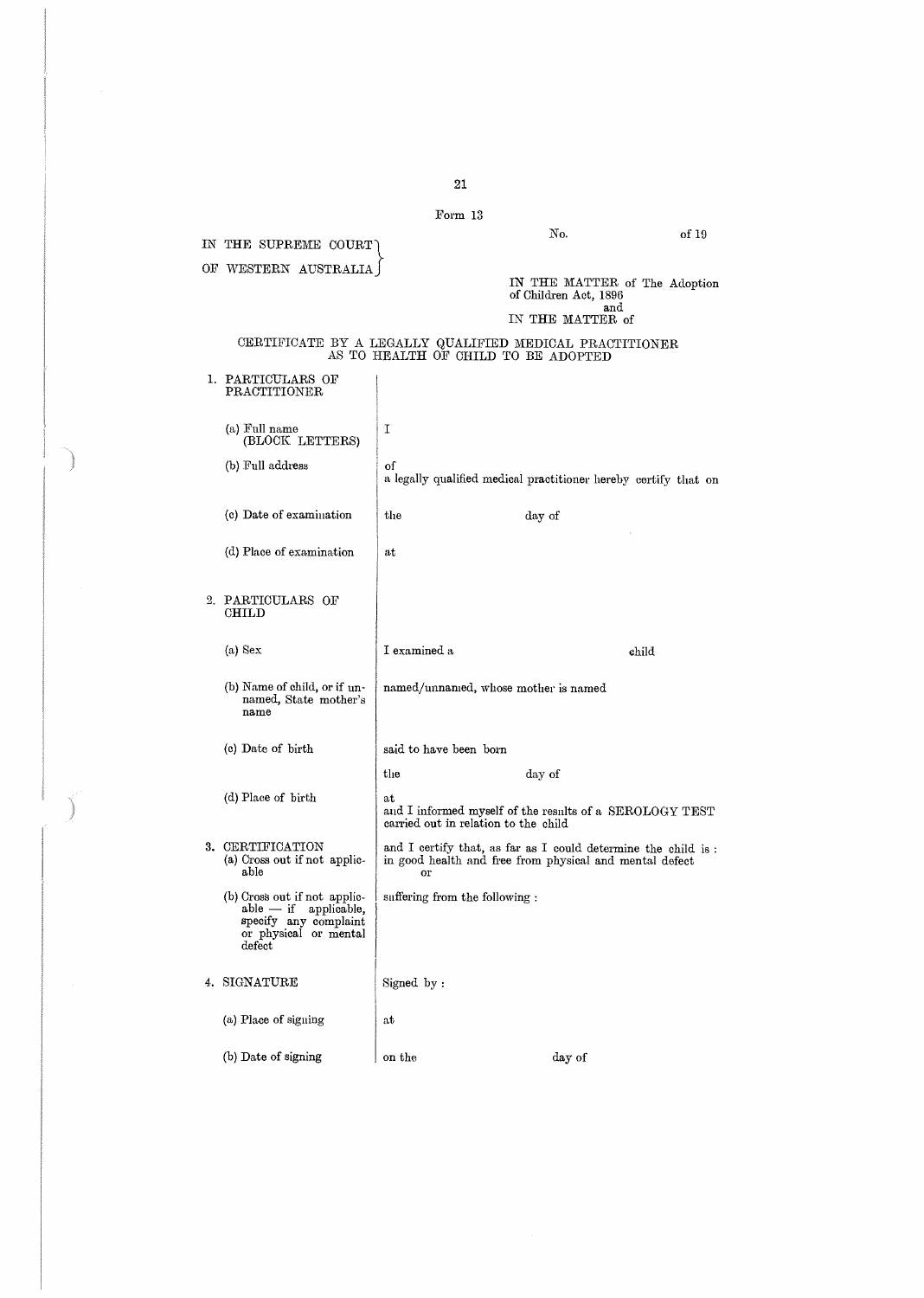22 Form 14

## IN THE SUPREME COURT) OF WESTERN AUSTRALIA

# IN THE MATTER of The Adoption of Children Act, 1896 and

## IN THE MATTER OF

| $(a)$ Full name $(s)$<br>and<br>address(es)<br>(b) Insert appropriate subsec-<br>tion and section<br>(c) Details of child<br>(d) Full proposed name of child | 1/W <sub>e</sub><br>οf<br>apply pursuant to subsection<br>who was born on the<br>зt                                                 | a male/female child named/unnamed | of section<br>of the<br>Adoption of Children Act, 1896 to adopt as our/my child<br>19<br>day of<br>and, if an order of adoption is<br>made in my/our favour, to have the child thereafter known as |
|--------------------------------------------------------------------------------------------------------------------------------------------------------------|-------------------------------------------------------------------------------------------------------------------------------------|-----------------------------------|----------------------------------------------------------------------------------------------------------------------------------------------------------------------------------------------------|
|                                                                                                                                                              | Signed at                                                                                                                           |                                   | this<br>day                                                                                                                                                                                        |
|                                                                                                                                                              | of                                                                                                                                  | 19                                |                                                                                                                                                                                                    |
| (e) Where $s. 4$ (3) applies                                                                                                                                 | (Signature of Applicant(s)).<br>I<br>of<br>am the husband/wife of the abovenamed applicant and I<br>consent to his/her application. |                                   |                                                                                                                                                                                                    |
|                                                                                                                                                              | Signed at                                                                                                                           | this<br>19                        | day of                                                                                                                                                                                             |
|                                                                                                                                                              |                                                                                                                                     |                                   | (Signature of Husband/Wife).                                                                                                                                                                       |
| THE SUPREME COURT<br>IN.                                                                                                                                     | Form 15                                                                                                                             | No.                               | of 19                                                                                                                                                                                              |
| WESTERN AUSTRALIA<br>ОF                                                                                                                                      |                                                                                                                                     | of Children Act, 1896             | IN THE MATTER of The Adoption                                                                                                                                                                      |
|                                                                                                                                                              |                                                                                                                                     | IN THE MATTER of                  | and                                                                                                                                                                                                |
| BEFORE THE HONOURABLE<br>THE                                                                                                                                 |                                                                                                                                     | DAY OF                            | IN CHAMBERS<br>19                                                                                                                                                                                  |

APPLICATION FOR ORDER OF ADOPTION

APPLICATION having been made pursuant to section 3 of the Adoption of Children Act, 1896 by for an order of adoption of

a child born on

at

IT IS ORDERED that the said child be adopted by the applicants as from the date of this order AND THAT the child shall hereafter be known as

### BY THE COURT,

REGISTRAR.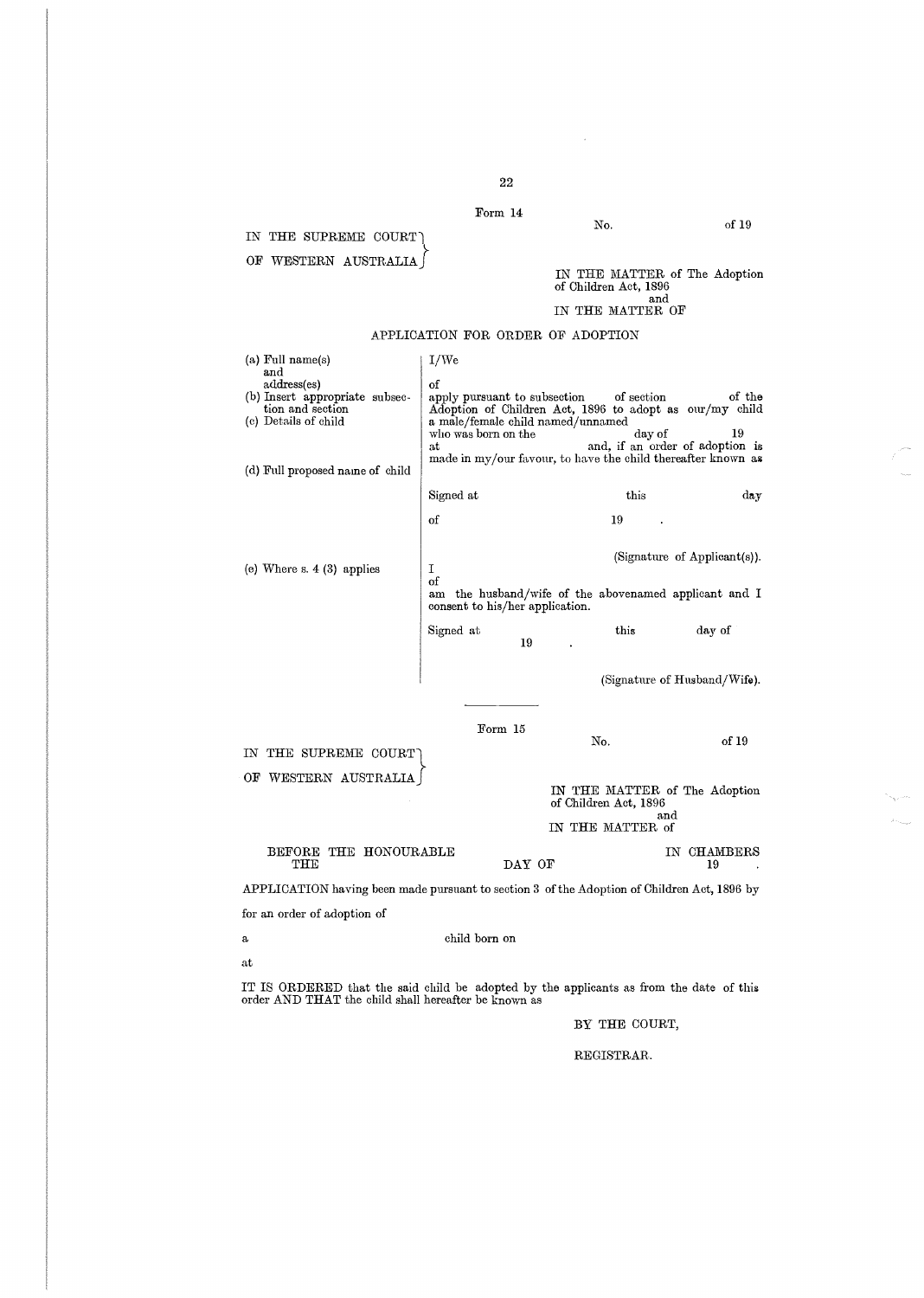Form 16

IN THE SUPREME COURT OF WESTERN AUSTRALIA of 19

IN THE MATTER of The Adoption of Children Act, 1896 and IN THE MATTER of

No.

## APPLICATION FOR VARIATION OF GUARDIANSHIP

|    | 1. DETAILS OF<br>DIRECTOR'S<br>GUARDIANSHIP                                            | WHEREAS by virtue of a general                     |
|----|----------------------------------------------------------------------------------------|----------------------------------------------------|
|    | (a) Whether general con-<br>sent or order dispensing<br>with consent                   | consent/order dated the                            |
|    | (b) Date of consent/order                                                              | day of                                             |
| 2. | PARTICULARS OF<br>CHILD                                                                | the Director of Community Welfare is guardian of a |
|    | $(a)$ Sex                                                                              | child                                              |
|    | (b) Name, or if not named<br>state so                                                  | named/unnamed                                      |
|    | (c) Date of birth                                                                      | born on the                                        |
|    | (d) Place of birth                                                                     | at                                                 |
|    |                                                                                        |                                                    |
|    | 3. PARTICULARS OF<br>APPLICANT(S)                                                      |                                                    |
|    | (a) Full name(s)                                                                       | I/W <sub>e</sub>                                   |
|    | (b) Full address(es)                                                                   | of                                                 |
|    | (c) Occupation(s)                                                                      |                                                    |
|    |                                                                                        |                                                    |
| 4. | PARTICULARS OF<br>PROPOSED<br>GUARDIAN                                                 | hereby apply for an order that                     |
|    | (a) Full name                                                                          |                                                    |
|    | (b) Full address                                                                       | of                                                 |
|    | (c) Occupation                                                                         | be made guardian of the child on the grounds that: |
|    | 5. GROUNDS OF<br>APPLICATION<br>Set out reasons for proposed<br>change of guardianship |                                                    |
|    | 6. SIGNATURE OF<br>APPLICANT(S)                                                        |                                                    |
|    | Date of signing                                                                        | /19<br>T                                           |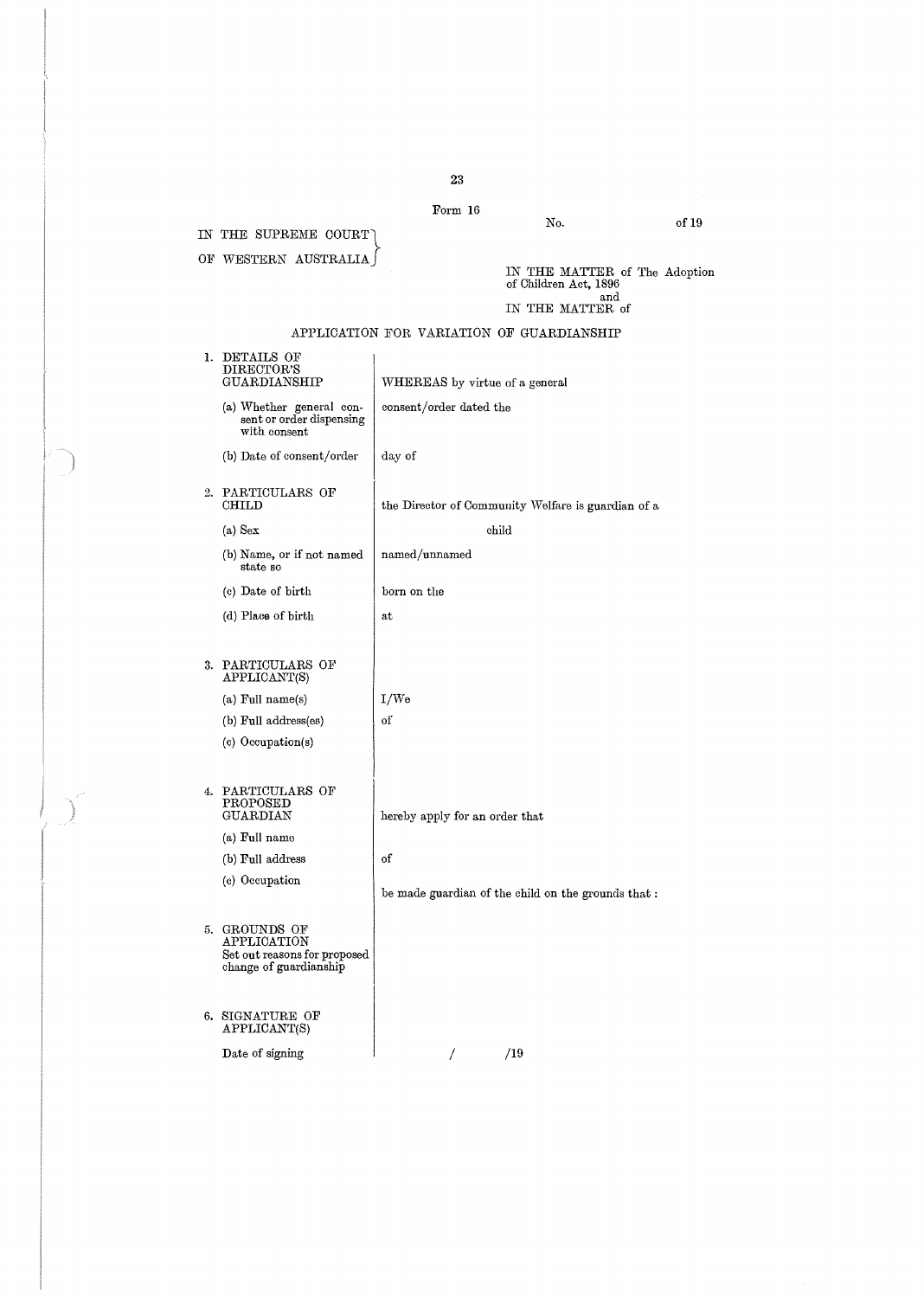#### Form 17

#### IN THE SUPREME COURT

OF WESTERN AUSTRALIA

IN THE MATTER of The Adoption of Children Act, 1896 and IN THE MATTER of

No.

## APPLICATION FOR DISCHARGE OF AN ORDER OF ADOPTION

WHEREAS on an application made pursuant to section 3 of the Adoption of Children Act,<br>
1896 by<br>
chambers on the day of 19 that a child<br>
leady of 19 that a child born on at be adopted by those persons and that the child was thereafter to be known as

I the Attorney General/Director of the Department for<br>Community Welfare of Western Australia apply pursuant to subsection (1) of section 9 of the<br>Act to have that order discharged on the grounds that :

and I apply pursuant to subsection 4 of section 9 for the following consequential or ancillary order

DATED the

IN THE SUPREME COURT OF WESTERN AUSTRALIA day of 19

 $\overline{a}$ 

It is intended to serve this application on being person(s) concerned in this application.]

Note : This application must be accompanied by an affidavit setting out the grounds for the application.

Form 18

of 19

IN THE MATTER of The Adoption of Children Act, 1896 and<br>IN THE MATTER of IN THE MATTER of

BEFORE THE HONOURABLE IN CHAMBERS.<br>
UPON THE APPLICATION of the Attorney General/Director of the Department for Community Welfare of Western Australia<br>dated the day of 19 and UPON READING the affidavit of<br> $\frac{2}{\pi}$  and  $\frac{1}{\pi}$  and UPON READING the affidavit of IT IS ORDERED that the order of adoption made by the Honourable<br>on the day of 19  $\hat{y}$  of 19 that the child thereafter be adopted by known as be adopted by is hereby discharged AND IT IS FURTHER ORDERED that

DATED the day of 19

No.

### BY THE COURT,

#### DEPUTY REGISTRAR.

of 19